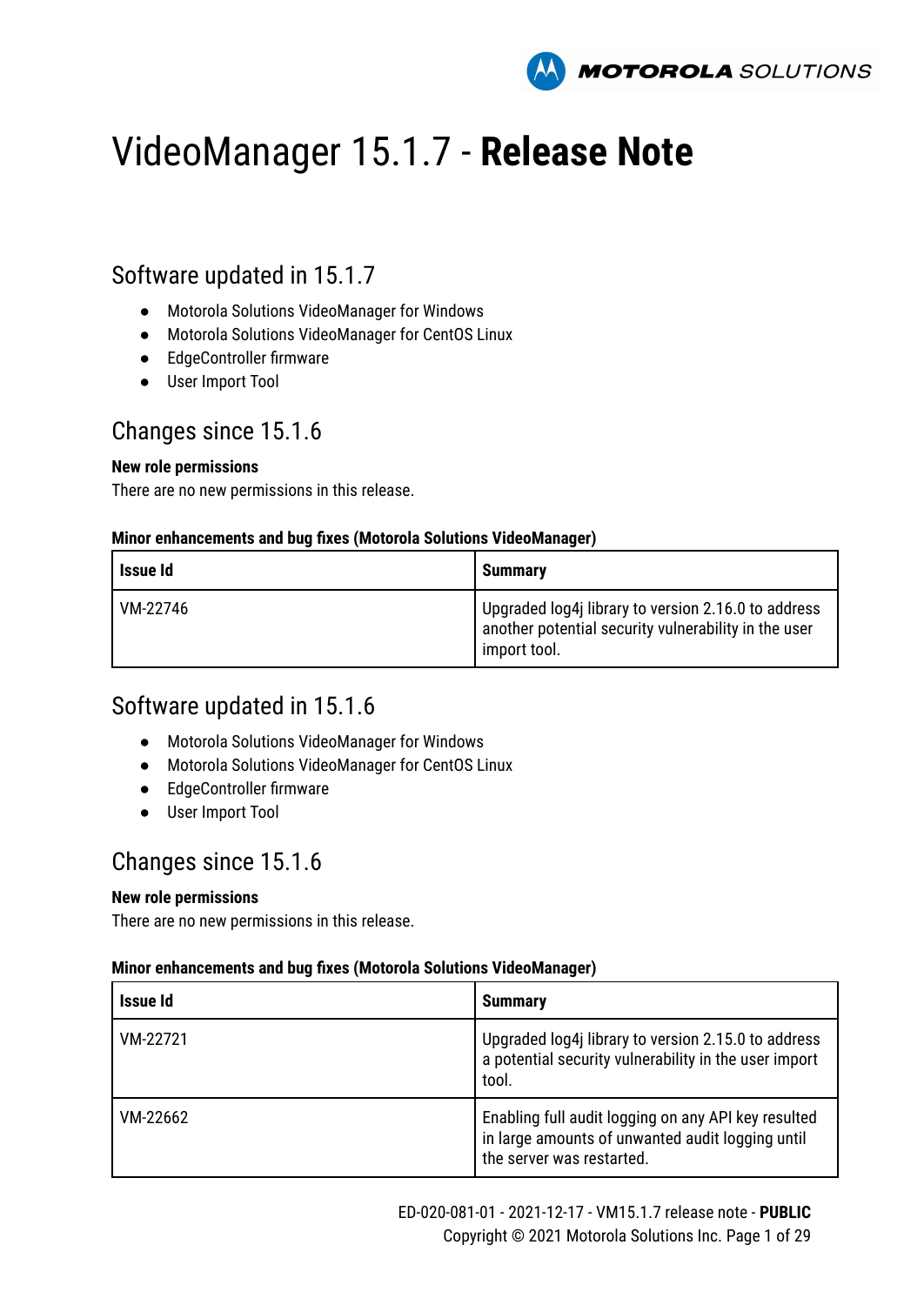**MOTOROLA** SOLUTIONS

### Software updated in 15.1.4

- Motorola Solutions VideoManager for Windows
- Motorola Solutions VideoManager for CentOS Linux
- EdgeController firmware

### Changes since 15.1.2

### **New feature: User editability based on role tiers**

There are new permissions which provide additional controls over which users can edit which other users. By default, an administrator now cannot edit another user who has a higher tier role. There are additional permissions, which can be used to enforce the rule that administrators cannot edit users or assign roles at the same tier as themselves.

#### **New role permissions**

| <b>Permission</b>         | <b>Section</b>           | <b>Notes</b> | On upgrade, granted to                 |
|---------------------------|--------------------------|--------------|----------------------------------------|
| Edit user in same tier    | User<br>permissions/user |              | roles with any user edit<br>permission |
| Assign roles at same tier | User<br>permissions/user |              | roles with any user edit<br>permission |
| Edit user in higher tier  | User<br>permissions/user |              | System administrator                   |

| <b>Issue Id</b> | <b>Summary</b>                                                                                                                                                         |
|-----------------|------------------------------------------------------------------------------------------------------------------------------------------------------------------------|
| VM-22513        | User import tool could not retrieve members of<br>nested groups from Active Directory.                                                                                 |
| VM-22540        | Ensure that role tier rules about which admins can<br>users to which tier of roles cannot be bypassed by<br>adding a user to a group containing a higher tier<br>role. |
| VM-22646        | The UI for initiating email password resets<br>appeared to be non-responsive.                                                                                          |
| VM-22622        | Exports of very long continuous composite clips<br>used to fail.                                                                                                       |
| VM-22522        | Updated the Azure SDK used to access Azure Blob<br>storage to version 12.14.                                                                                           |
| VM-22524        | Updated a dependent library which had a CVE. This<br>CVE was not a security risk to customers.                                                                         |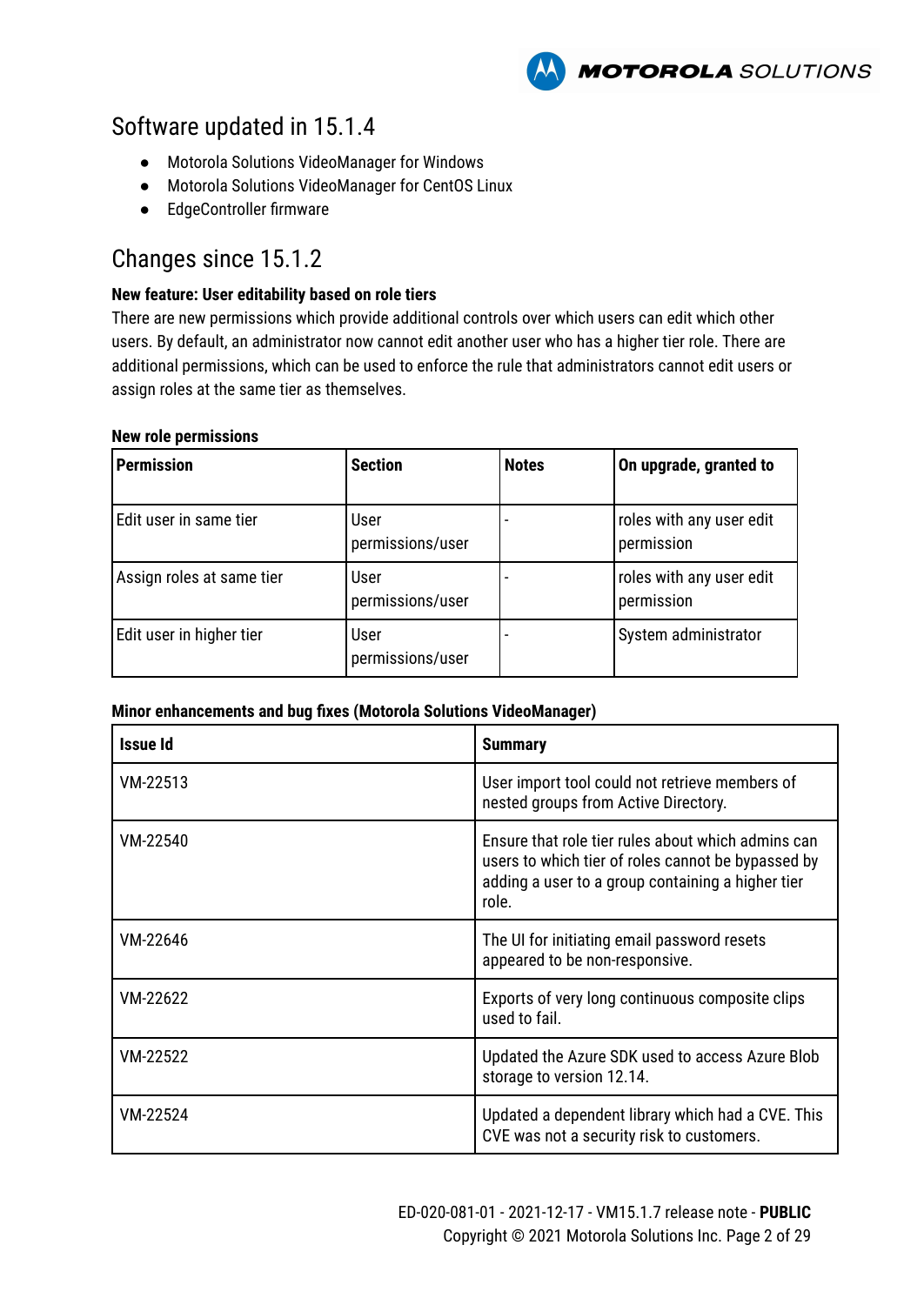**MOTOROLA** SOLUTIONS

### Software updated in 15.1.2

- Motorola Solutions VideoManager for Windows
- Motorola Solutions VideoManager for CentOS Linux
- VB400 firmware
- VT50 / VT100 firmware
- EdgeController firmware
- DockController firmware

### Changes since 15.0.7

### **New feature: User import from Active Directory**

The user import tool can now be used to import data directly from a local Active Directory.

### **New feature: Flexible Login Options**

The login system has been made more flexible. It is now possible to configure multiple OAuth2 login providers. You can now enable multiple different modes of authentication at the same time (e.g. OAuth2 and Windows Passthrough). You can make some login methods "advanced" so that they are not presented to all users initially. You can hide login methods so that you can only login with a particular method if you know the correct login URL. You can bookmark the page for a particular login method.

The old "login mode" setting has been removed, as the new settings provide a superset of the functionality that login mode provided. On upgrade, the login configuration should match the previously configured login mode, so no configuration changes should be necessary.

### **New feature: OAuth2 User Mapping**

When using OAuth2, the user name in OAuth2 no longer needs to match the username in Motorola Solutions VideoManager. You can select the field from the OAuth2 claim which is mapped to the Motorola Solutions VideoManager user (so you could use, for example, username or email address). Each VideoManager user how has an optional unique field called "Authentication ID"; you can choose to map the OAuth2 claim to the Authentication ID of the user in Motorola Solutions VideoManager. The user-import tool allows the Authentication ID to be imported, if required.

#### **New feature: OpenID connect support**

When using OAuth2 to for single-signon login to Motorola Solutions VideoManager, it should now be possible to use most OpenID Connect providers (e.g. Okta, Google, etc.).

#### **New feature: Incident export profile access control**

You can now restrict access to a specific incident export profile to specific groups or users. This replaces the "selectable" option for export profiles. Administrators with the "use any export profile" permission can still use any export profile.

### **New feature: Redaction object tracking**

When redacting an incident, there is now an option to make the editor "track" a redacted object or face automatically. This reduces the amount of manual position adjustment required when creating redactions.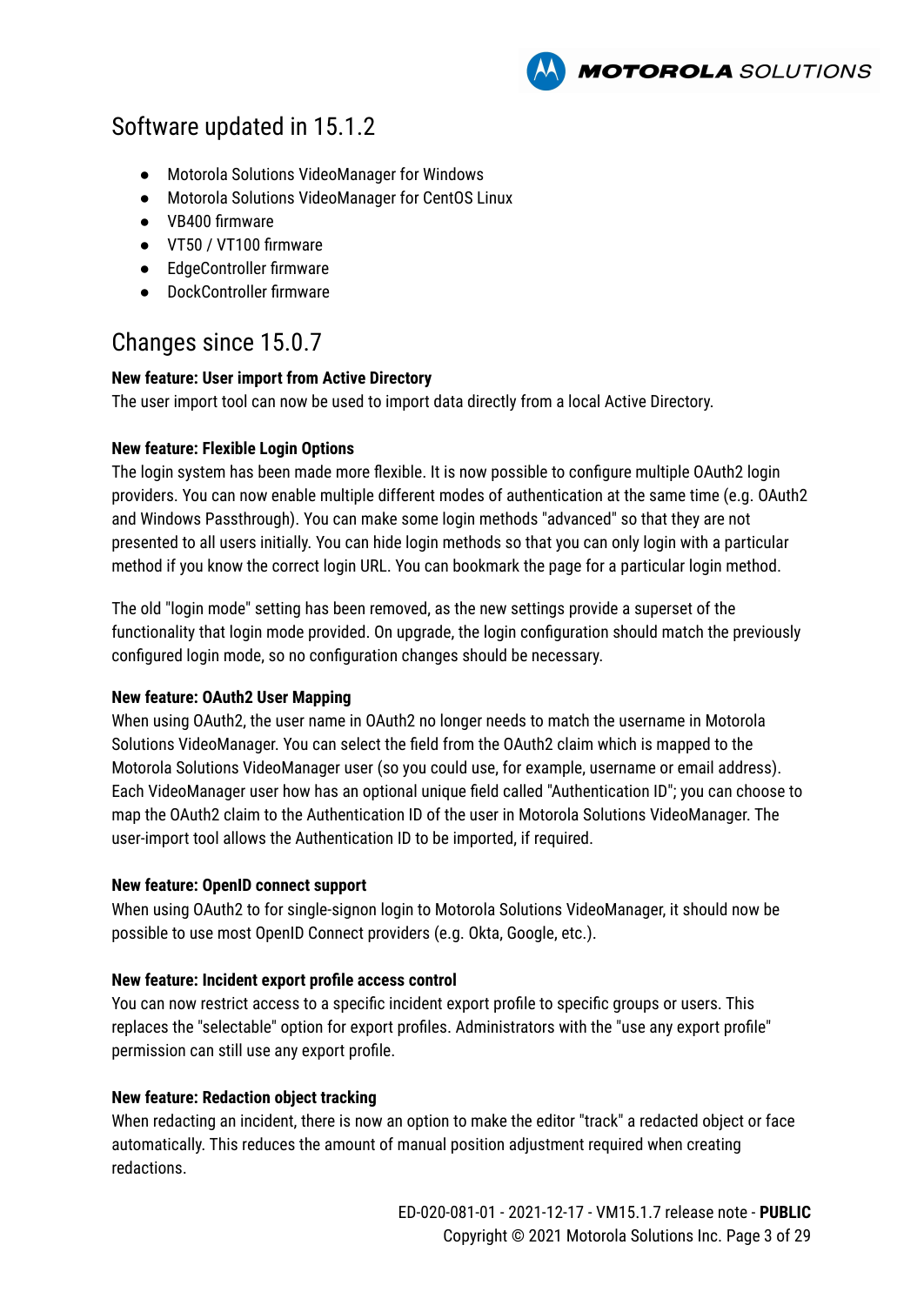

#### **New role permissions**

| <b>Permission</b>           | <b>Section</b>    | <b>Notes</b> | On upgrade, granted to |
|-----------------------------|-------------------|--------------|------------------------|
| Edit user authentication ID | User              | (2           | System administrator   |
| (supervised/any)            | permissions/user  | permissions) |                        |
| Search by bookmarked videos | Video             |              | Any role with video    |
| only                        | Permissions/Video |              | search permission      |

| <b>Issue Id</b> | <b>Summary</b>                                                                                                                                 |
|-----------------|------------------------------------------------------------------------------------------------------------------------------------------------|
| VM-21496        | Recording of audio can now be disabled in device profiles for VT50 / VT100 and VB400<br>devices.                                               |
| VM-22132        | Metadata and footage transfers from sites and EdgeControllers running older software did<br>not work.                                          |
| VM-21774        | The audit log deletion policy can now do an annual purge of audit log data as required in<br>some jurisdictions.                               |
| VM-21965        | Help files for non-English languages can now be imported on the Language admin page.                                                           |
| VM-21309        | You can now bulk select multiple videos and add them to an existing incident.                                                                  |
| VM-21099        | You can now disable the use of websockets in the UI - previously this was only possible via<br>the advanced settings file.                     |
| VM-21705        | The sensitity of peer-assisted recording can now be configured in VB400 device profiles.                                                       |
| VM-21708        | Peer-assisted recording can now be configured to stop triggering recording on other<br>cameras a fixed time after recording is started.        |
| VM-21745        | The VB400 device profile now allows you to set up Bluetooth connection to MOTOTRBO<br>radios.                                                  |
| VM-21775        | HTTP notifications can now include the GPS location of the device and/or a link to retrieve a<br>live stream of the GPS location.              |
| VM-21672        | When using central manager, the video advanced search language now allows you to filter<br>based on whether videos have been "fetched" or not. |
| VM-21964        | The video advanced search language now allows you to filter based on whether videos have<br>been "bookmarked" or not.                          |
| VM-21311        | Audit records relating to videos now include a clickable link to the video details page in the<br>audit trail view.                            |
| VM-22338        | The login method configuration page was incorrectly reporting some valid user name regular                                                     |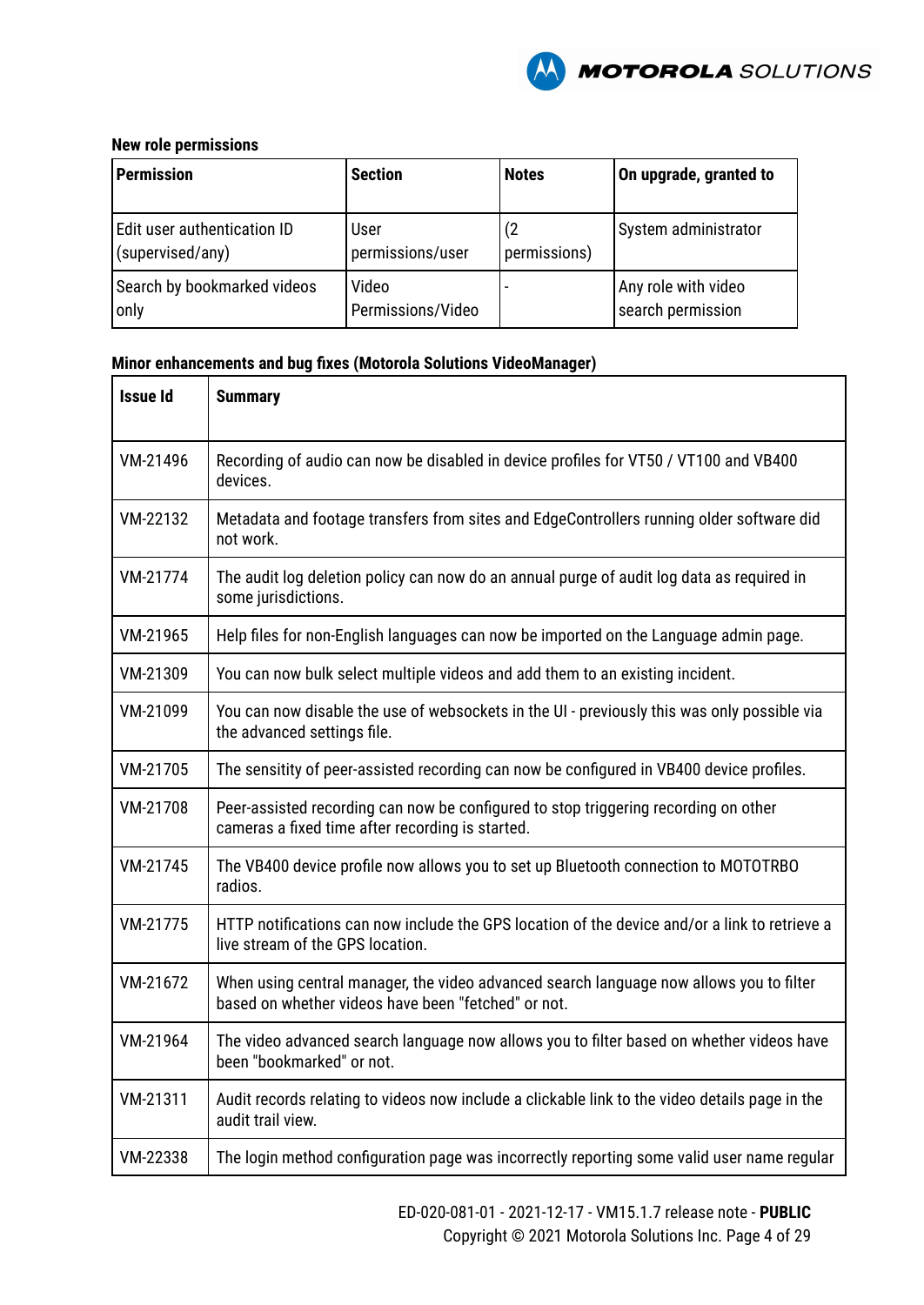

|          | expressions as invalid.                                                                                                                                                                 |
|----------|-----------------------------------------------------------------------------------------------------------------------------------------------------------------------------------------|
| VM-21654 | There is now a setting to control whether videos are offloaded from devices starting with the<br>oldest or the newest video. Some VMS integrations require this setting to be adjusted. |
| VM-21662 | Video Search: The ability to seach for bookmarked footage is now permission controlled.                                                                                                 |
| VM-21825 | Security improvement: Media resources like videos and thumbnails now always require a<br>valid session cookie for HTTPS access.                                                         |
| VM-21801 | You can now search for users by email address or authentication ID as well as by name.                                                                                                  |
| VM-21830 | The service works correctly with the latest version of Genetec Security Center (this<br>integration requires a licence).                                                                |
| VM-22402 | When accessing video files for export, the system will now wait up to 30 minutes, to improve<br>compatibility with storage systems which offload files to cold storage.                 |
| VM-22231 | The user bluetooth pairings dialog now shows which type of radio device each pairing is<br>associated with.                                                                             |
| VM-22265 | An OAuth2 realm can now be configured so that logging out of Motorola Solutions<br>VideoManager performs an OAuth2 application logout.                                                  |
| VM-22131 | The reliability of connections to directly connected USB devices has been improved.                                                                                                     |
| VM-22270 | The system no longer "freezes" if an obsolete filespace is broken. However, background file<br>moves are paused.                                                                        |
| VM-22152 | The export profile editor had the wrong label beside the check box which makes the profile<br>the "default" profile.                                                                    |
| VM-21969 | The device list did not show the progress of footage downloaded for each device when using<br>a non-English language pack.                                                              |
| VM-22406 | The helper script required for running manage-service tool configuration scripts is now built<br>into Motorola Solutions VideoManager.                                                  |
| VM-21741 | Pages which display extracts from the audit log will no longer show errors even if the audit<br>log is very large and slow to query.                                                    |
| VM-21497 | Video playback now automatically pauses if you switch to another browser tab. In the past,<br>switching tab could cause the video player to show the incorrect playback position.       |
| VM-22250 | Evidence export failed if an export contained a video clip followed by an audio clip or a<br>binary file.                                                                               |
| VM-22413 | The audit report ignored the "location" filter, if one was specified.                                                                                                                   |
| VM-22133 | The video bulk edit button was displayed even when user lacked the corresponding<br>permission.                                                                                         |
| VM-22080 | It is now possible to manually set a GPS location for an imported video.                                                                                                                |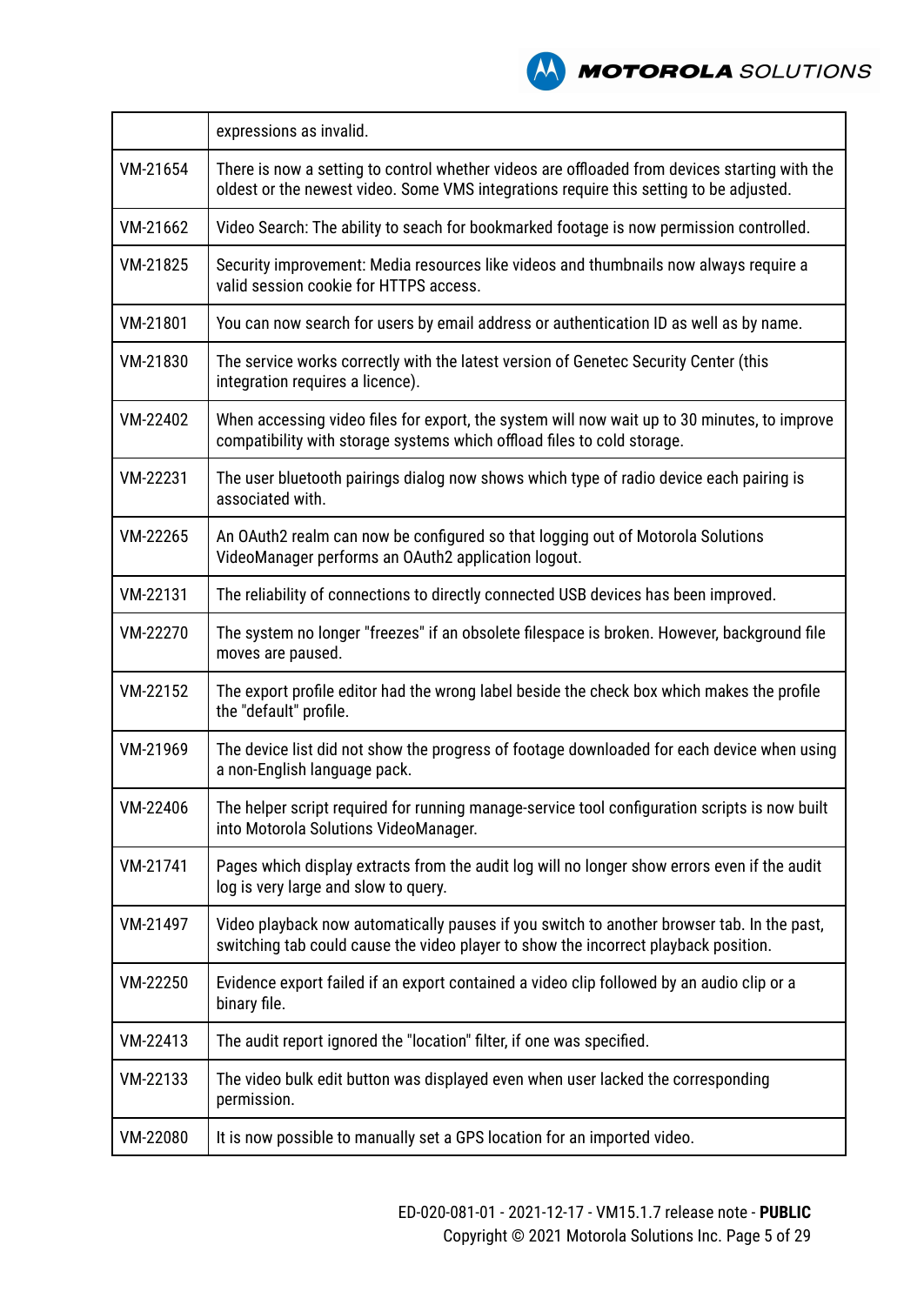

| VM-21899 | Incident sort by time did not take effect immediately if clips are grouped by recording.                                                                                                                                                                                                                                           |
|----------|------------------------------------------------------------------------------------------------------------------------------------------------------------------------------------------------------------------------------------------------------------------------------------------------------------------------------------|
| VM-21734 | If a device fails to complete upgrade, it now automatically transitions from the "awaiting<br>boot of new firmware" state to the "unknown" state in the device list after 20 minutes.                                                                                                                                              |
| VM-22022 | When displaying TLS certificates in the UI, the labels for the O and OU fields of the names<br>were thw wrong way round.                                                                                                                                                                                                           |
| VM-21568 | If a grid worker cannot connect to the grid master server, the Windows service no longer<br>restarts, thus ensuring that Windows doesn't give up auto restarting the service.                                                                                                                                                      |
| VM-21831 | Deleting a WiFi profile did not make the profile disappear immediately from the list.                                                                                                                                                                                                                                              |
| VM-21858 | H.265 recording on VB400 can now be enabled in the device profile. This is an experimental<br>feature which must be enabled in the experimental features page before use. Due to the<br>resource requirements of H.265 playback, it is recommended that you discuss this feature<br>with your support provider before enabling it. |
| VM-21466 | The bundled version of Postgres has been upgraded to version 13.3.                                                                                                                                                                                                                                                                 |
| VM-22055 | If you edit the grid master configuration, the system will now prompt you to restart the<br>service if required.                                                                                                                                                                                                                   |
| VM-22098 | Video Metadata Overlay configuration page sometimes falsely claimed that the overlay was<br>too long.                                                                                                                                                                                                                              |
| VM-22151 | Error handling in the video player has been improved in the case where the server encounters<br>I/O errors reading the file.                                                                                                                                                                                                       |
| VM-22048 | It was possible to create two users with the same touch assign ID under certain<br>circumstances.                                                                                                                                                                                                                                  |
| VM-22241 | Filenames output by the user import tool "export" option have been fixed to ensure they can<br>be re-imported into another system using the user-import tool without renaming.                                                                                                                                                     |
| VM-22238 | Unrelated logging data has been removed from the "users added and removed" box on the<br>user import page.                                                                                                                                                                                                                         |
| VM-22107 | Downloaded device logs now include the serial number of the device in the filename.                                                                                                                                                                                                                                                |
| VM-22122 | The download button on the video details page sometimes failed for corrupt videos.                                                                                                                                                                                                                                                 |
| VM-22392 | The browser back button did not work if you were auto logged out and then you logged back<br>in again.                                                                                                                                                                                                                             |
| VM-22160 | It was only possible to configure a single DNS server in the device static IP address<br>configuration page.                                                                                                                                                                                                                       |
| VM-22197 | Ensure that the audit log does not contain keys to 3rd party mapping providers.                                                                                                                                                                                                                                                    |
| VM-21833 | Ensure that the audit log does not contain WiFi passwords.                                                                                                                                                                                                                                                                         |
| VM-21834 | The name of a duplicated WiFi profile contained "(copy)" and this could not be overriden with<br>a language pack.                                                                                                                                                                                                                  |
|          |                                                                                                                                                                                                                                                                                                                                    |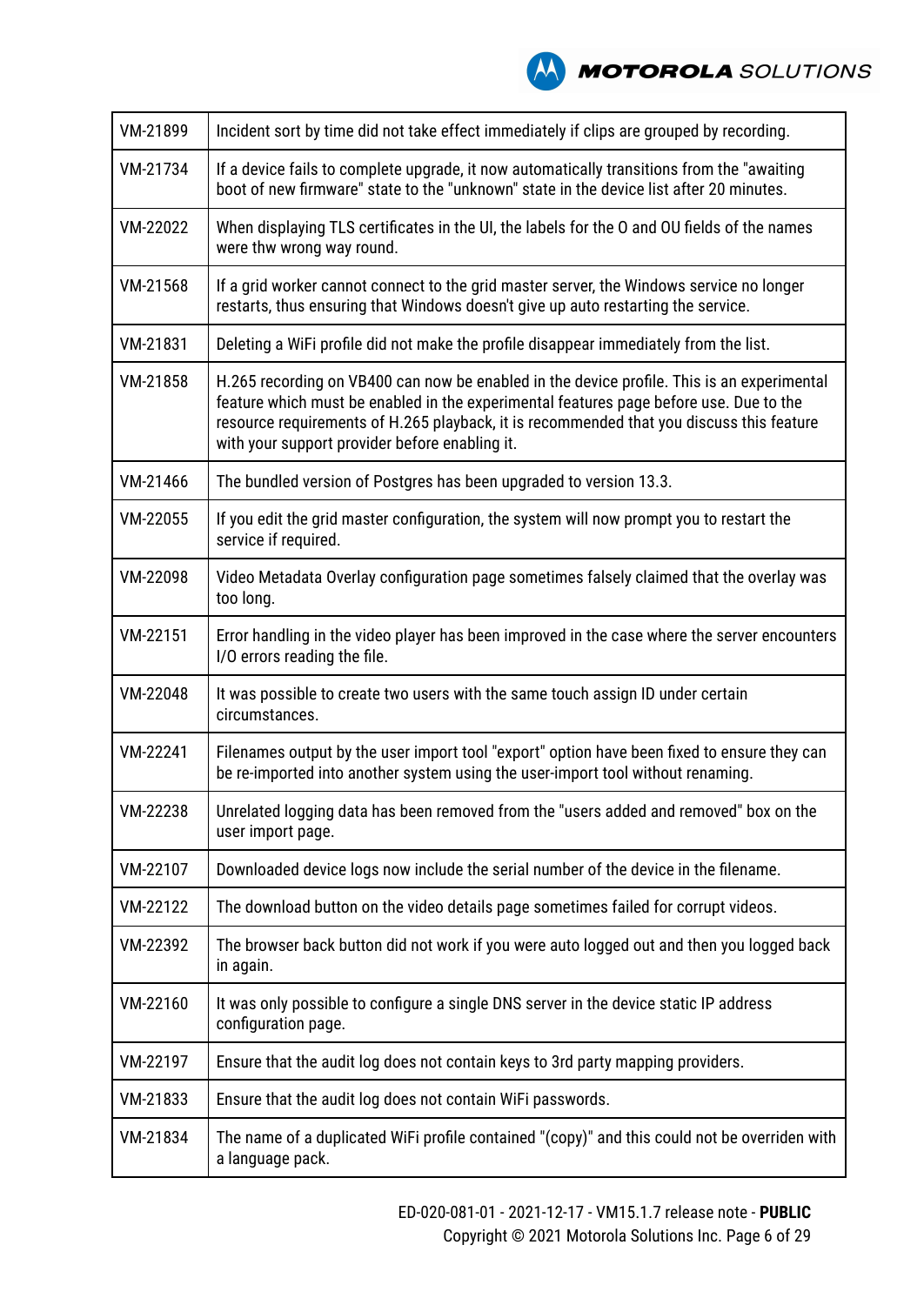

| VM-21995 | In the device profile editor, you can no longer assign "toggle safety mode" and "exit safety<br>mode" actions to the button on the X-100.                   |
|----------|-------------------------------------------------------------------------------------------------------------------------------------------------------------|
| VM-22165 | The system was incorrectly auditing the creation of a new export profile before the save<br>button was pressed.                                             |
| VM-21731 | The equipment report can now be run every "N" hours, not just every hour.                                                                                   |
| VM-22161 | Auditing of webserver SSL certificate updates has been improved.                                                                                            |
| VM-21740 | Auditing of scheduled report edits has been improved.                                                                                                       |
| VM-21832 | The audit message produced when you delete a WiFi profile has been made clearer.                                                                            |
| VM-21920 | Auditing of language file import and delete has been added.                                                                                                 |
| VM-22149 | Edits to the DVD export defaults were audited with the wrong audit entry type.                                                                              |
| VM-22162 | Deletion of an export profile was audited with the wrong audit entry type.                                                                                  |
| VM-22358 | Various minor improvements were made to improve the clarity of audit messages related to<br>configuration changes.                                          |
| VM-22356 | The streaming/RTSP password is now redacted in the audit log when it is changed.                                                                            |
| VM-22348 | The wrong audit event type was used when auditing a change to the number of days in the<br>"Playback Policy" screen.                                        |
| VM-21802 | We now limit the rate at which API key authentication is audited to prevent clients which use<br>sessionless auth from generating excess audit information. |
| VM-21961 | Playback has been improved for videos encoded with unusually long GOP lengths.                                                                              |
| VM-21816 | The permissions of the default System User, System Supervisor and System Manager roles<br>have been made more consistent.                                   |
| VM-21799 | Improved thumbnail and playback support for videos recorded by certain Canon digital<br>cameras.                                                            |
| VM-21996 | The file move API for initiating explicit file move operations no longer mixes up filespaces if<br>they share a common path prefix.                         |
| VM-22384 | The video player was occasionally reporting a unexpected playback error when you got to<br>the end of a video.                                              |
| VM-21805 | The effective permissions page now includes the role assignment tier of the user.                                                                           |
| VM-21962 | Security improvement: The Jetty webserver has been updated to the latest version.                                                                           |
| VM-22378 | Security improvement: HTTP basic authentication can, by default, no longer be used to<br>authenticate against the API.                                      |
| VM-22376 | Security improvement: Help pages are now served with secure headers like<br>"Content-Security-Policy".                                                      |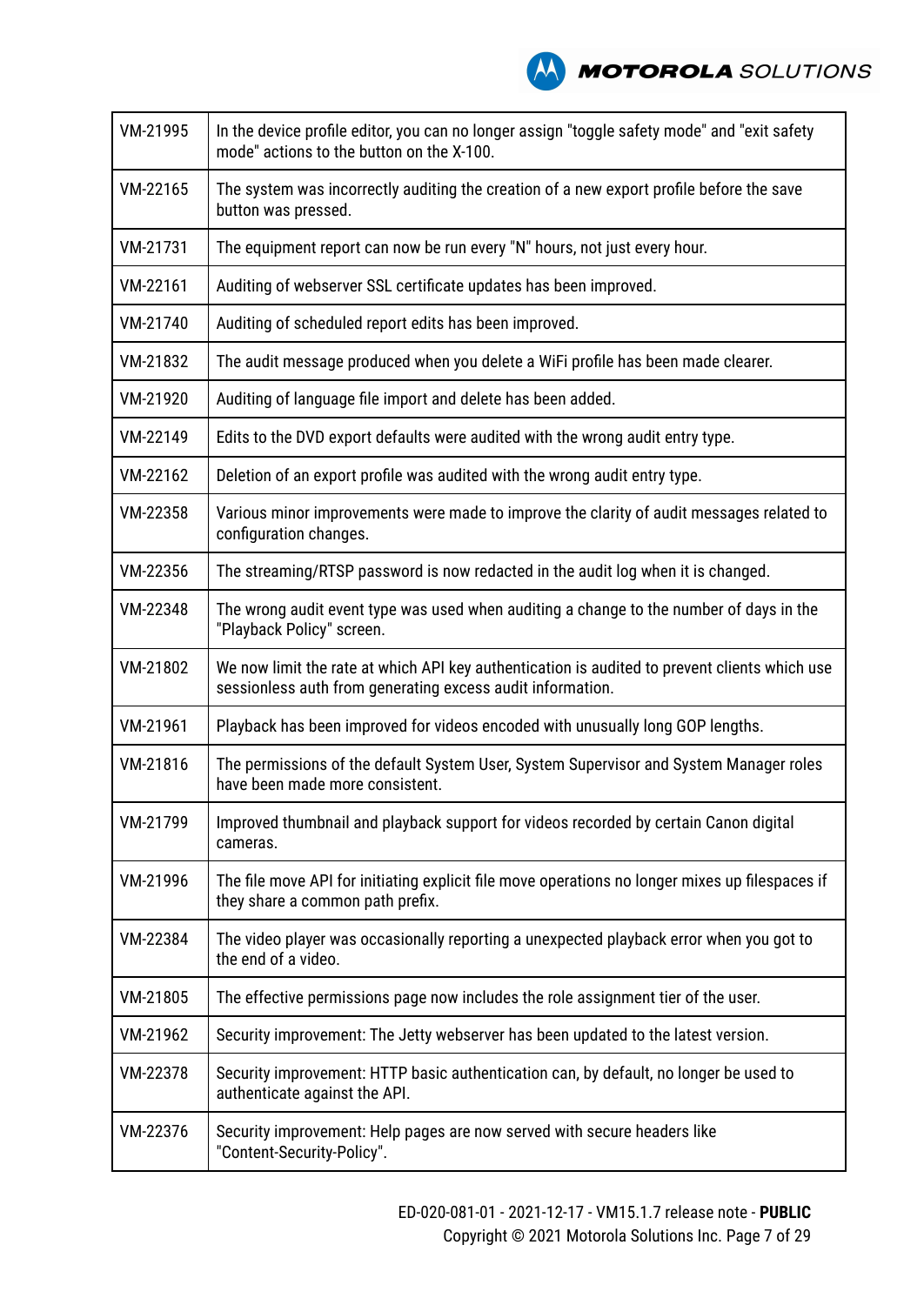

| VM-22298 | Security improvement: Web page requests now include the "Referrer-Policy" header in the<br>response.                                                                                                                                                                                        |
|----------|---------------------------------------------------------------------------------------------------------------------------------------------------------------------------------------------------------------------------------------------------------------------------------------------|
| VM-22308 | Security updates: many internal libraries have been updated to the latest versions to<br>eliminate potential vulnerabilities.                                                                                                                                                               |
| VM-22340 | Security updates: ensure that the cookie created to validate completion of file downloads is<br>created with the SameSite attribute.                                                                                                                                                        |
| VM-21569 | If encounter a duplicate touch assign ID while editing a user, the error message displayed<br>now tells you the current owner of the touch assign ID.                                                                                                                                       |
| VM-21933 | Failed logins resulted in non-existent login sessions being reported in the live stats.                                                                                                                                                                                                     |
| VM-22203 | When using sessionless authentication to access the API, retrieval of videos and incidents<br>could fail with 500 errors.                                                                                                                                                                   |
| VM-22256 | Creation of a metadata file is now enabled by default on new evidence export profiles.                                                                                                                                                                                                      |
| VM-20974 | Thumbnails were poorly rendered after editing the bounds of a composite incident clip.                                                                                                                                                                                                      |
| VM-22287 | The save button did not appear immediately after importing an incident export profile.                                                                                                                                                                                                      |
| VM-22252 | Logging out via the web page is now audited.                                                                                                                                                                                                                                                |
| VM-22303 | Visiting the login page no longer causes anything to be written to your browser's local<br>storage.                                                                                                                                                                                         |
| VM-21840 | Formatting of connection errors has been fixed on the status page shown when you connect<br>a monitor to an EdgeController.                                                                                                                                                                 |
| VM-21728 | "Companion Services App" has been renamed to "VB Companion Services".                                                                                                                                                                                                                       |
| VM-21671 | The term "anonymous link" has been replaced with the term "incident link" in the user<br>interface.                                                                                                                                                                                         |
| VM-22158 | If the download of the application CSS file was truncated due to network issues, it was<br>possible to see pages in the web interface which were only intended to be seen by<br>administrators. These pages did not reveal any information nor allow bypassing of any<br>security features. |
| VM-22087 | Imported videos can now be owned by groups instead of users.                                                                                                                                                                                                                                |
| VM-21815 | All permissions which allow "privilege escalation" are now marked with a red exclamation<br>mark in the role permissions editing panel.                                                                                                                                                     |
| VM-21679 | Websocket timeout exceptions caused by disconnecting web browsers are no longer logged<br>as errors with stack traces in the system logs.                                                                                                                                                   |
| VM-22192 | Added support for retrieving the path of a video file through the API, as required by file move<br>PowerShell scripts.                                                                                                                                                                      |

**Minor enhancements and bug fixes (VB400)**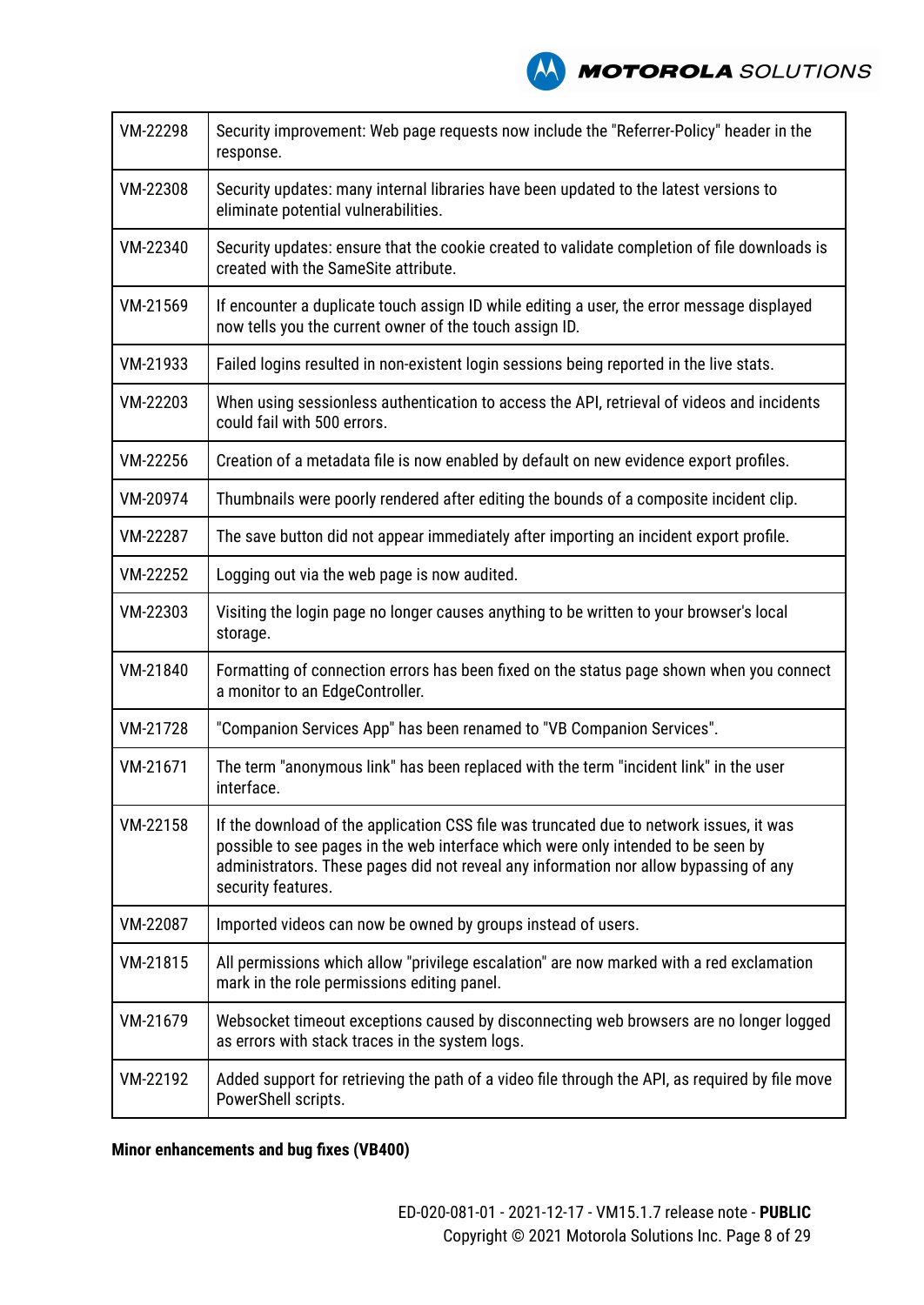**A MOTOROLA** SOLUTIONS

| <b>Issue Id</b>      | <b>Summary</b>                                                                                                                                                                                                                                                                                                          |
|----------------------|-------------------------------------------------------------------------------------------------------------------------------------------------------------------------------------------------------------------------------------------------------------------------------------------------------------------------|
| VM-21594             | Recording of audio can now be disabled.                                                                                                                                                                                                                                                                                 |
| VM-21138             | The Motorola radio integration has been extended to support the MOTOTRBO radio model.                                                                                                                                                                                                                                   |
| VM-21906             | H.265 recording can now be enabled for limited revisions of the hardware. It is<br>recommended that you discuss this feature with your support provider before enabling it.                                                                                                                                             |
| VM-21704             | The approximate maximum distance of devices that trigger Peer assisted recording can<br>now be configured.                                                                                                                                                                                                              |
| VM-21707             | The length of time that devices advertise their recording status for Peer assisted recording<br>can now be configured.                                                                                                                                                                                                  |
| VM-21780             | The battery status LED will now be orange at 5% of charge remaining and red at 1%. If the<br>battery critical alarm is enabled, it will trigger at 1%. Contact support if you need to modify<br>these levels or the behaviour of the alarms at each level.                                                              |
| VM-20377             | Support has been added for the latest revisions of the hardware.                                                                                                                                                                                                                                                        |
| VM-21911             | It is now possible to limit elligible devices when pairing TETRA radios. The default settings<br>filter using the name of the radio. If you have changed the name of your radios, you may<br>need to configure this feature to be able to pair with them. Contact support if you are<br>considering using this feature. |
| VM-19822             | If a device detects that it has partial USB connectivity, it will now restart in an attempt to<br>recover.                                                                                                                                                                                                              |
| VM-21958             | In some circumstances, devices could unexpectedly restart while uploading footage if the<br>file signing functionality was enabled in Motorola Solutions VideoManager.                                                                                                                                                  |
| VM-22135             | It was possible for very short files to be generated containing no video frames when GPS<br>was enabled.                                                                                                                                                                                                                |
| VM-22111             | Devices could become unable to connect to Motorola Solutions VideoManager after<br>performing a pairing with a HolsterAware peripheral.                                                                                                                                                                                 |
| VM-22003             | The pair peripheral gesture could fail to have any effect if a device was previously manually<br>shutdown and restarted.                                                                                                                                                                                                |
| VM-20010             | Devices could unexpectedly restart during long recordings or pre-recordings.                                                                                                                                                                                                                                            |
| VM-21977             | In rare circumstances devices could unexpectedly restart when GPS was enabled.                                                                                                                                                                                                                                          |
| VM-21875             | In rare circumstances devices could unexpectedly restart when entering safety mode with<br>WiFi and GPS enabled.                                                                                                                                                                                                        |
| VM-21896             | It could become impossible to exit safety mode without docking the device.                                                                                                                                                                                                                                              |
| VM-21904<br>VM-21905 | It was possible for the device user interface to become inoperable if there was an<br>unexpected failure when entering safety mode.                                                                                                                                                                                     |
| VM-21828             | Devices would become inoperable if directly upgraded from firmware versions < V14.4.0 to                                                                                                                                                                                                                                |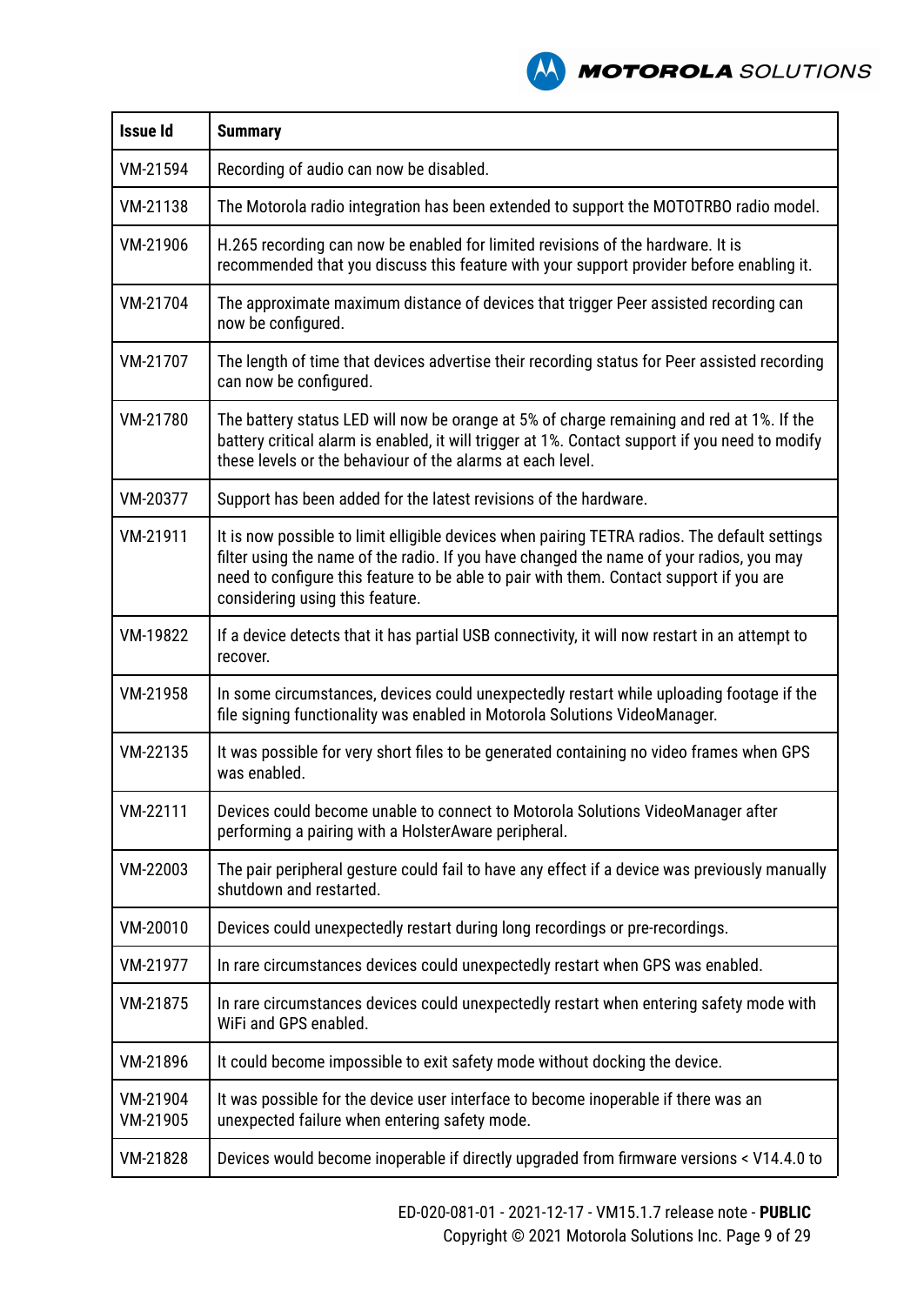**NOTOROLA** SOLUTIONS

|                                  | >= V15.0.0. Although this issue has been fixed in the latest firmware, Motorola Solutions<br>VideoManager currently continues to require upgrading via the intermediate V14.6.7<br>firmware version.                            |
|----------------------------------|---------------------------------------------------------------------------------------------------------------------------------------------------------------------------------------------------------------------------------|
| VM-21849                         | With the prerecording alarm and peer assisted recording enabled, the device could<br>incorrectly continue the pre-recording alarm after a manual shutdown and restart.                                                          |
| VM-21850                         | The device could fail to indicate that it was in standby mode after being undocked.                                                                                                                                             |
| VM-21385                         | With pre-record enabled, it was possible for very short recordings to contain only audio and<br>no video frames.                                                                                                                |
| VM-21823<br>VM-21919<br>VM-22204 | The connection to the Android companion app could fail to come up when required if the<br>device had previously restarted unexpectedly or with pre-recording, WiFi streaming &<br>Bluetooth companion app connectivity enabled. |
| VM-21748                         | Android companion app live streaming would not work if the app was first left on the video<br>list page for more than 5 minutes.                                                                                                |
| VM-21749                         | The device could restart if live view was requested in Motorola Solutions VideoManager<br>while Android companion app live-streaming was active.                                                                                |
| VM-22414<br>VM-22417             | With the Android companion app functionality enabled and the device powered off, the<br>device could fail on a start-up triggered by initiating recording.                                                                      |
| VM-21771                         | The connection to TETRA radios would sometimes be made in an incorrect mode,<br>preventing the triggering of recording on a radio emergency.                                                                                    |
| VM-21772                         | The time between connecting to a TETRA radio and initiating recording due to an<br>emergency has been reduced.                                                                                                                  |
| VM-19580                         | Devices could occasionally restart unexpectedly when recording was initiated when the<br>device was turned off, and WiFi was enabled.                                                                                           |
| VM-21788                         | Devices would occasionally restart unexpectedly when a WiFi connection was lost while<br>recording.                                                                                                                             |
| VM-21822                         | Hush mode would not activate correctly on a X-100/X-200 external camera.                                                                                                                                                        |
| VM-22386<br>VM-22390<br>VM-22418 | The X-100/X-200 external camera could fail to connect when attached, requiring a<br>force-reset of the device to recover.                                                                                                       |
| VM-22429                         | If the device powered off due to low battery with the X-100 attached, it was sometimes<br>possible to power the device on again without docking first.                                                                          |
| VM-21794                         | Security update: use latest version of OpenSSL.                                                                                                                                                                                 |

### **Minor enhancements and bug fixes (VT50 / VT100)**

| Issue Id | <b>Summary</b>                                                                                  |
|----------|-------------------------------------------------------------------------------------------------|
| VM-22498 | The device would restart periodically if audio<br>recording was disabled in the device profile. |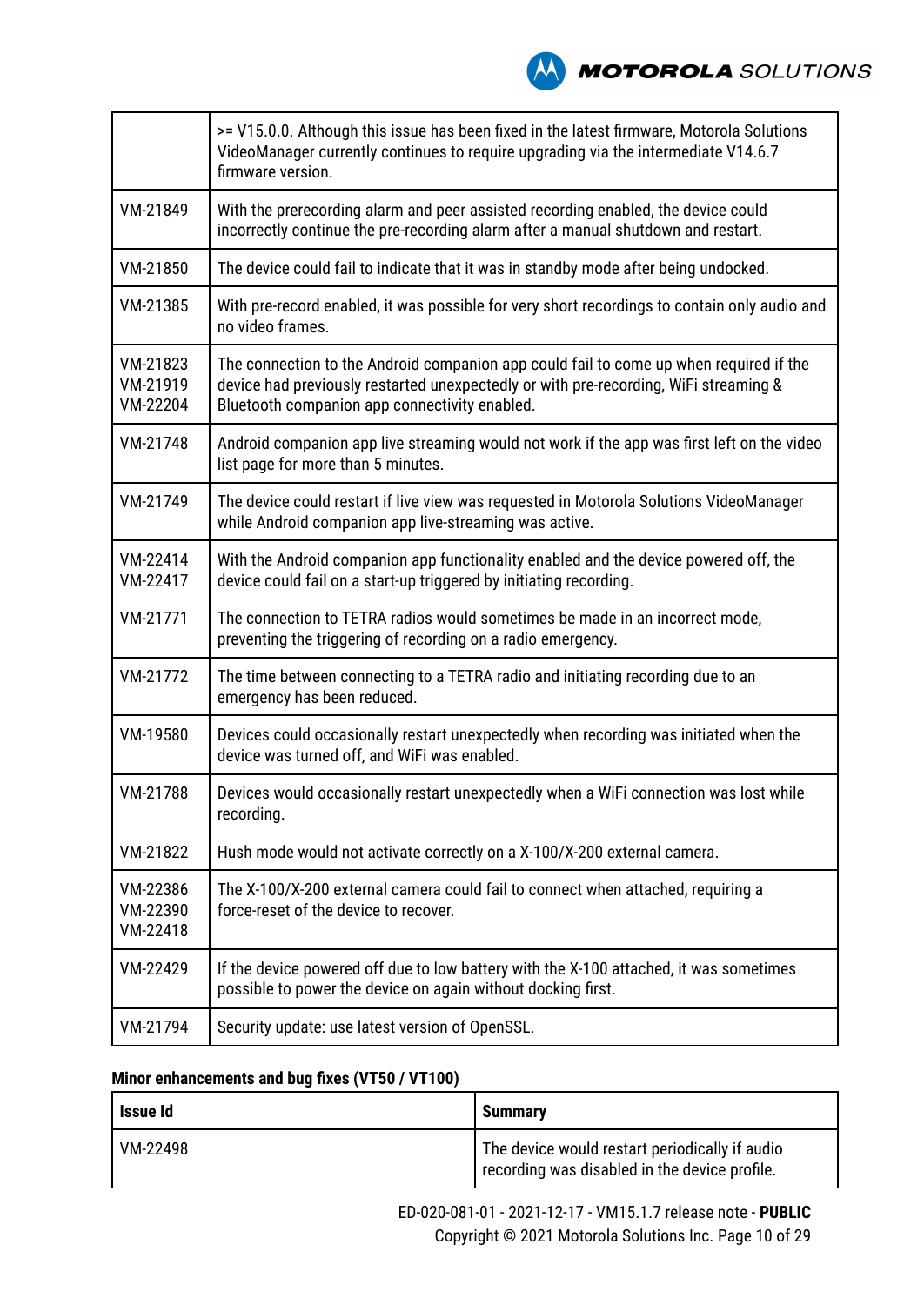**MOTOROLA** SOLUTIONS

| VM-22167 | On some hardware revisions, double-clicking on a      |
|----------|-------------------------------------------------------|
|          | I button could cause spurious flashes of the red LED. |

### Software updated in 15.0.7

● VT50/VT100 firmware

### Changes since 15.0.6

### **Minor enhancements and bug fixes (VT50 / VT100)**

| Issue Id | <b>Summary</b>                                                                                        |
|----------|-------------------------------------------------------------------------------------------------------|
| VM-21596 | Recording of audio can now be disabled (requires<br>V15.0.8 Motorola Solutions VideoManager).         |
| VM-22037 | Support has been added for the latest revision of<br>the hardware.                                    |
| VM-21252 | Devices would sometimes fail to reconnect to<br>Motorola Solutions VideoManager on being<br>upgraded. |

### Software updated in 15.0.6

● VB400 firmware

## Changes since 15.0.5

### **Minor enhancements and bug fixes (VB400)**

| Issue Id | <b>Summary</b>                                                     |
|----------|--------------------------------------------------------------------|
| VM-22037 | Support has been added for the latest revision of<br>the hardware. |

### Software updated in 15.0.5

- Motorola Solutions VideoManager for Windows
- Motorola Solutions VideoManager for CentOS Linux
- EdgeController firmware

### Changes since 15.0.4

### **New role permissions**

There are no new permissions in this release.

| l Issue Id | Summary                                  |
|------------|------------------------------------------|
| VM-21852   | I For some customers, media playback and |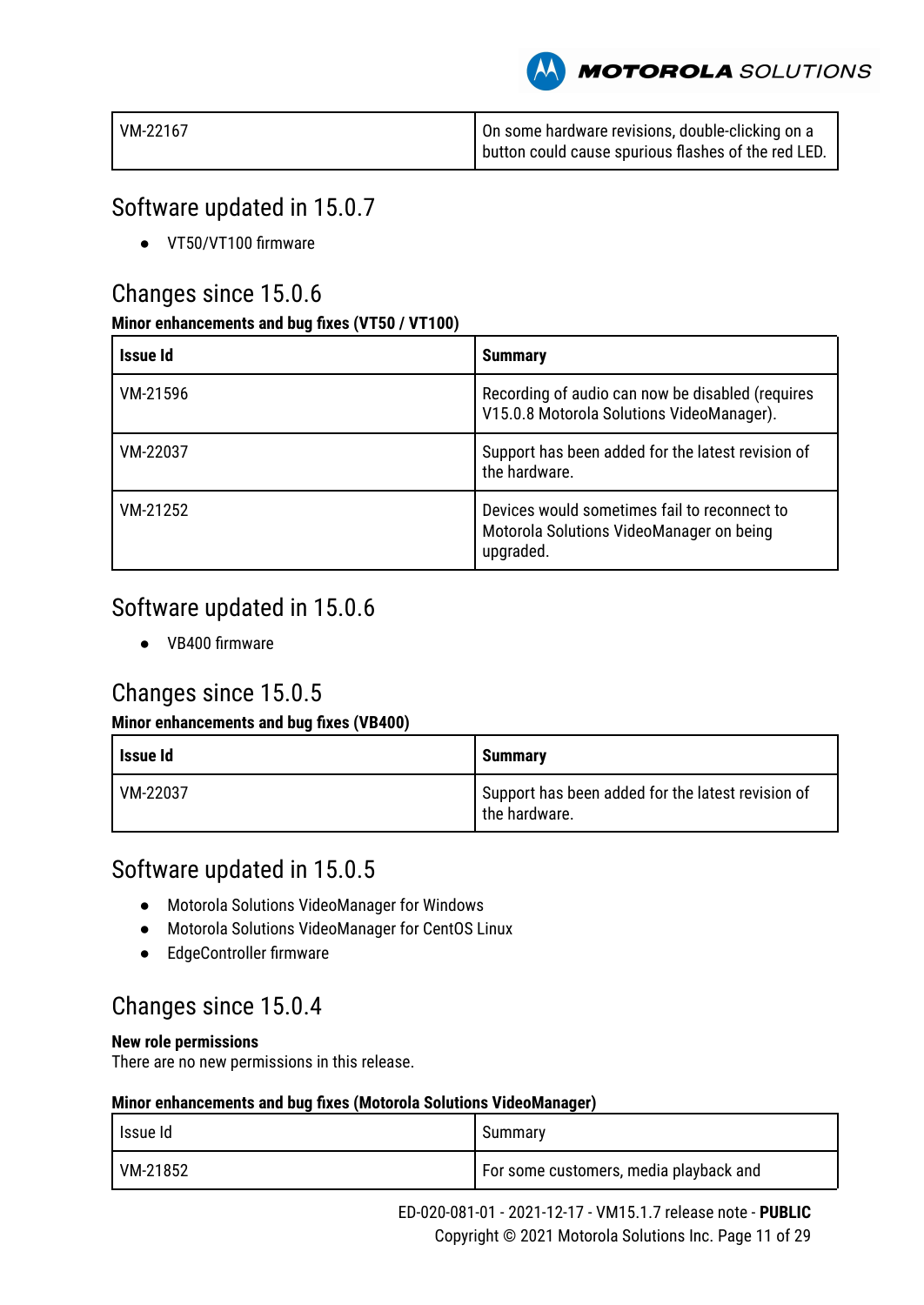

|          | thumbnails would stop working after a while,<br>requiring a server restart.                                                                                                   |
|----------|-------------------------------------------------------------------------------------------------------------------------------------------------------------------------------|
| VM-21842 | DockController assignment groups could not be<br>configured in a central manager system which has<br>sites with DockControllers.                                              |
| VM-21848 | The system now prevent the upgrade of a VB400<br>running old firmware (older than 14.4.0) from<br>upgrading to any firmware version other than<br>V14.6.7 (see known issues). |
| VM-21856 | VB400 firmware for V14.6.7 is now bundled in order<br>to help with upgrade of VB400s running old<br>firmware (see known issues).                                              |
| VM-21829 | An error would be shown if you tried to create a<br>new WiFi profile and set it to the default at the<br>same time.                                                           |

### Software updated in 15.0.4

- Motorola Solutions VideoManager for Windows
- Motorola Solutions VideoManager for CentOS Linux
- VB400 firmware
- EdgeController firmware
- DockController firmware

### Changes since 15.0.3

### **New feature: Scheduled report retention limits**

The system now limits how many old reports are kept for each scheduled report. Once the limit is reached, an old report will be deleted shortly after a new report is created. On upgrade, existing scheduled reports are configured to keep at most 50 old reports.

### **New feature: Role assignment tiers**

In order to provide more control over which roles an administrator can assign to users, each role now has a configurable "role assignment tier". An administrator cannot assign a role to a user if the tier of the role is higher than the tier of the administrator's role. This can be used to restrict which roles an administrator can assign. If all roles are left at the highest tier (the default), then the behaviour of the system is unchanged by the addition of this feature.

### **New role permissions**

There are no new permissions in this release.

| Issue Id | <b>Summary</b> |
|----------|----------------|
|          |                |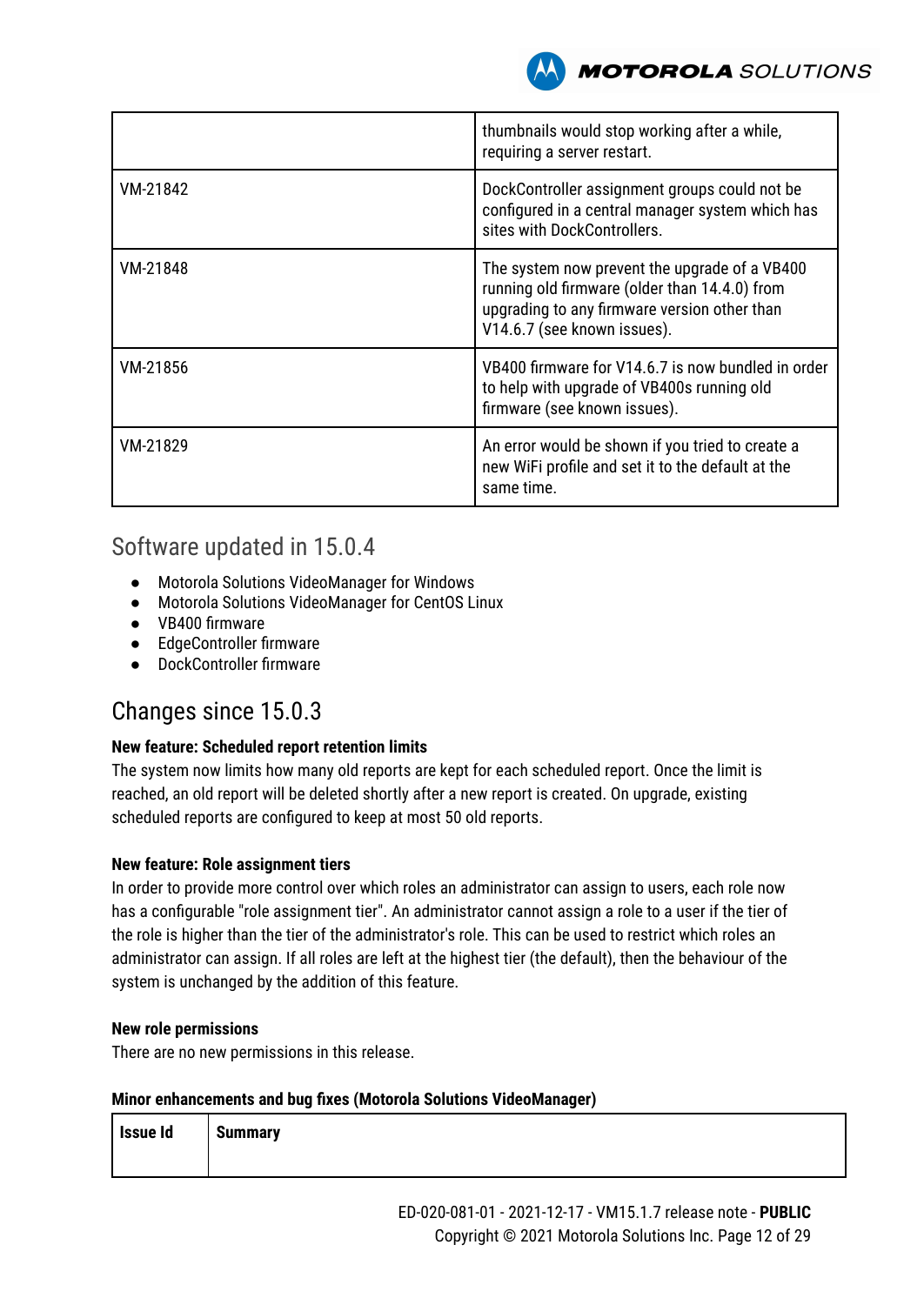| VM-21724 | Motorola Solutions VideoManager did not previously work on Linux if IPv6 is disabled.                                                                                             |
|----------|-----------------------------------------------------------------------------------------------------------------------------------------------------------------------------------|
| VM-21698 | In the VB400 device profile, you can now configure the system to disable hush mode while<br>recording.                                                                            |
| VM-21525 | Asset import now supports importing of ASF files containing WMV3 video.                                                                                                           |
| VM-21411 | The equipment report can now be scheduled to run more frequently than once per hour.                                                                                              |
| VM-21747 | The manage-service tool can now be used to run configuration scripts.                                                                                                             |
| VM-21495 | Added support for Firefox 68 ESR and 78 ESR browsers.                                                                                                                             |
| VM-21489 | In the VB400 device profile, it is now possible to configure audio recording with lossless<br>PCM instead of AAC.                                                                 |
| VM-21628 | The "restricted" checkbox and panel for a video is now hidden if the user does not have<br>permission to edit restriction and does not have permission to view restricted videos. |
| VM-21687 | The Web API now supports manual requests to relocate individual video files to specific<br>filespaces.                                                                            |
| VM-21793 | The import system config function would save some imported settings before the user<br>pressed confirm.                                                                           |
| VM-21499 | The buttons on the video player in the incident editor overlapped at some screen widths.                                                                                          |
| VM-21508 | Validation in the VB400 device profile has been improved to require the correct gestures<br>when using HolsterAware devices.                                                      |
| VM-21716 | Replication of certificates from central manager to site did not always happen immediately<br>after importing a certificate.                                                      |
| VM-21713 | Replication of certificates from central manager to site failed if you reimported a previously<br>deleted certificate.                                                            |
| VM-21530 | Timestamps on imported files are now preserved even if the file requires conversion during<br>import.                                                                             |
| VM-21481 | The text on the login page button for logging in by OAuth2 was not configurable using a<br>language pack.                                                                         |
| VM-21327 | Automatic imports were not immediately started when an automatic import profile was<br>created nor stopped when an automatic profile was deleted.                                 |
| VM-21779 | Audit log deletion policy was not included in system config import/export feature.                                                                                                |
| VM-21778 | Configuration import now rejects files exported from systems running a different version.                                                                                         |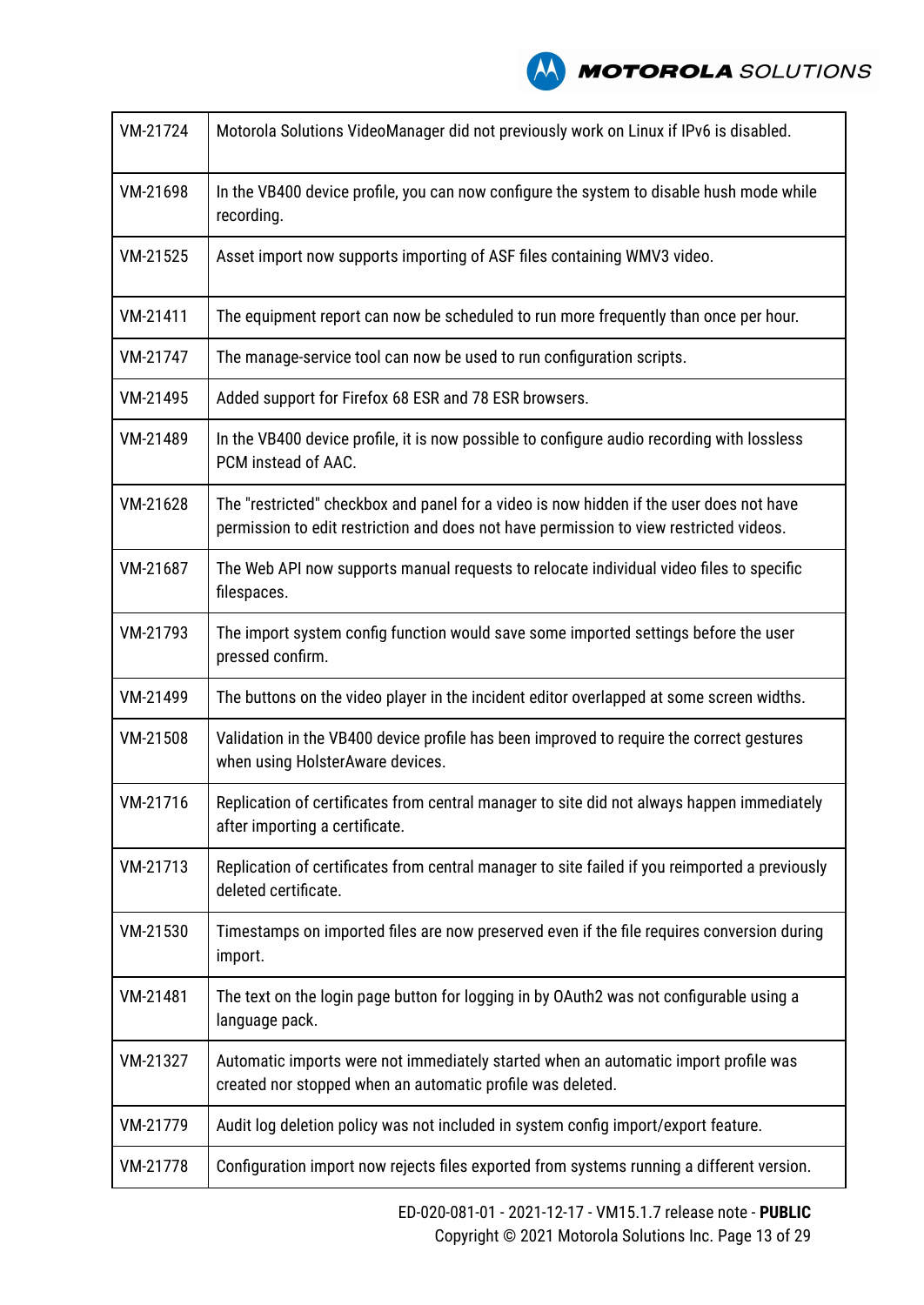

| VM-21375 | 1/4 speed playback now works when playing composite clips.                                                                       |
|----------|----------------------------------------------------------------------------------------------------------------------------------|
| VM-21592 | Export profile "encrypt downloads" toggle is no longer available if the export location is<br>configured to an output directory. |
| VM-21701 | The UI for configuring DockController security has been made clearer: it now explicitly refers<br>to "802.1x".                   |
| VM-21797 | Auditing has been improved when using the import/export system config function.                                                  |
| VM-21589 | The management report now includes imported files in its counts of "media items".                                                |
| VM-21473 | It was possible to initiate an upgrade of a device that was not docked using "bulk upgrade".                                     |
| VM-21388 | It was not possible to delete an import profile if there was a failed import job associated<br>with the profile.                 |
| VM-21537 | The API for retrieving audit log entries now allows filtering to an exact date and time, not just<br>by date.                    |
| VM-21523 | File transfers to Azure uploads are now retried before reporting a failure if there is an error<br>during a transfer.            |
| VM-21640 | In the devices page filter on a central manager, the "Reset filter" button now checks the<br>"include remote devices" option.    |
| VM-21527 | A manually initiated server restart is now audited against the user who initiated it.                                            |
| VM-21528 | Editing of the advanced settings file through the Web UI is now audited.                                                         |
| VM-21454 | The service logs no longer fill up with unwanted entries if you upgrade a VB400 in service<br>required mode.                     |
| VM-20565 | Fixed some issues with the dynamic update of the lists of videos on the dashboard.                                               |
| VM-21603 | Editing email properties did not always take effect until the server was restarted.                                              |
| VM-21619 | It is now possible to complete installation using an unsupported web browser.                                                    |
| VM-21491 | Security update: use latest version of ffmpeg.                                                                                   |
| VM-21395 | Updated many internal libraries to the latest version, including some security updates.                                          |
| VM-21487 | Updated bundled Java JRE to version 11.0.11+9                                                                                    |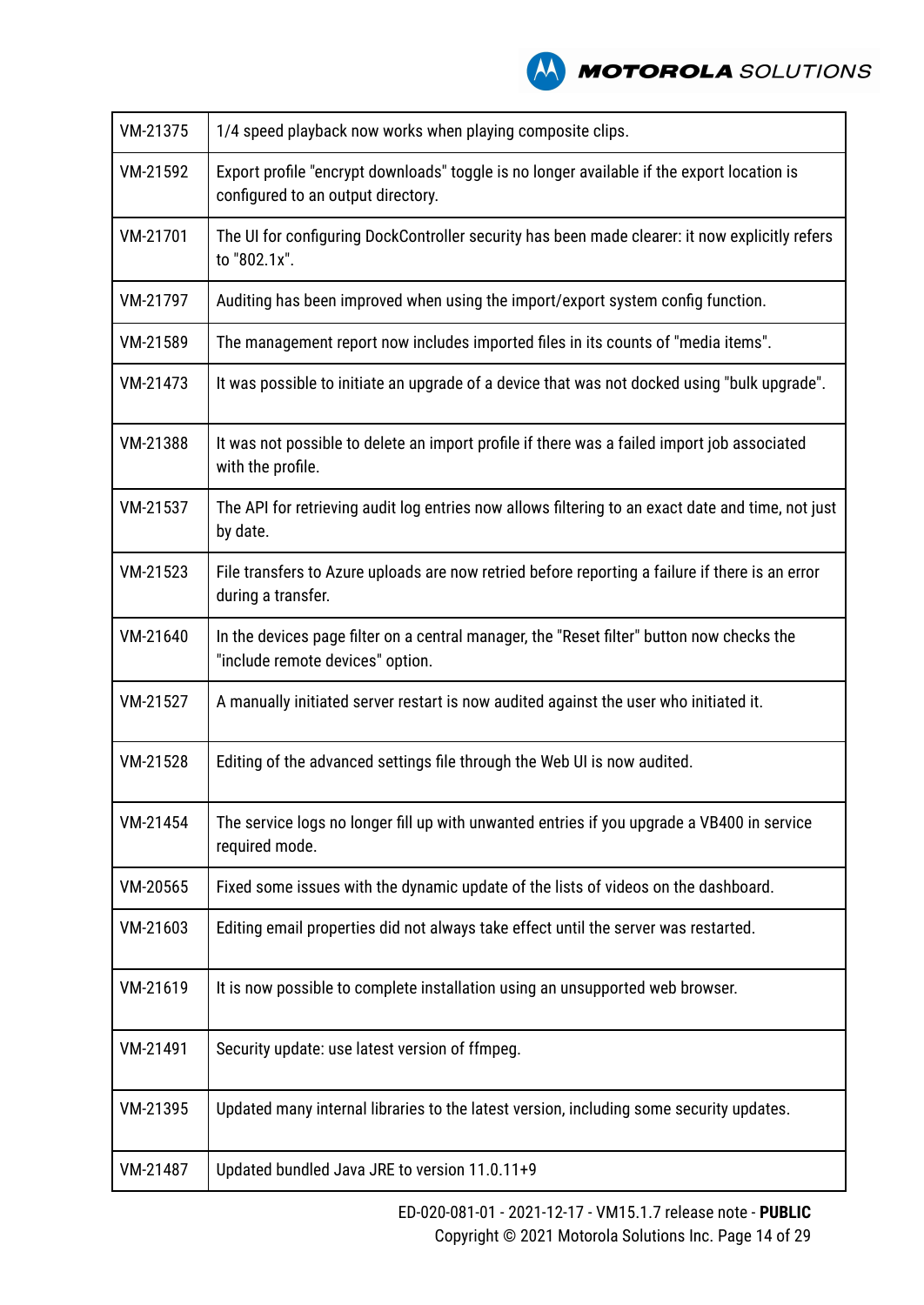| VM-21337 | Updated to the latest JQuery library, which includes some security fixes.                            |
|----------|------------------------------------------------------------------------------------------------------|
| VM-21372 | The Content-Security-Policy header now includes a form-action directive (a minor security<br>issue). |
| VM-21564 | The management report can now be internationalised using a language pack.                            |
| VM-21696 | Support was added for future device serial number ranges.                                            |

### **Minor enhancements and bug fixes (VB400)**

| <b>Issue Id</b>                                                                                                                  | <b>Summary</b>                                                                                                                                                                                                                                                                          |
|----------------------------------------------------------------------------------------------------------------------------------|-----------------------------------------------------------------------------------------------------------------------------------------------------------------------------------------------------------------------------------------------------------------------------------------|
| VM-21695                                                                                                                         | Support has been added for the new profile option allowing hush mode to be disabled while<br>recording.                                                                                                                                                                                 |
| VM-21538                                                                                                                         | Support has been added for the new profile option allowing audio recording with lossless<br>PCM instead of AAC.                                                                                                                                                                         |
| VM-21518                                                                                                                         | Support has been added for showing the status of connected HolsterAware peripherals in<br>the Android companion app.                                                                                                                                                                    |
| VM-21322                                                                                                                         | In some circumstances, the battery level shown in the Android companion app could be<br>misleadingly out of date.                                                                                                                                                                       |
| VM-21464                                                                                                                         | When configured in shutdown when idle mode the device could fail to start up in response to<br>use of the Android app.                                                                                                                                                                  |
| VM-21389                                                                                                                         | The TETRA radio connection could occasionally be interrupted if the radio is configured in<br>Trunk Mode (TMO).                                                                                                                                                                         |
| VM-21647                                                                                                                         | The device could fail during a long-running recording, especially when recording in the dark.                                                                                                                                                                                           |
| VM-21609                                                                                                                         | The device could fail to start up after powering off due to low battery.                                                                                                                                                                                                                |
| VM-20725<br>VM-21675<br>VM-21608<br>VM-21597<br>VM-21546<br>VM-21529<br>VM-21492<br>VM-21453<br>VM-21438<br>VM-21427<br>VM-21418 | There were several issues affecting Bluetooth connectivity when combinations of the<br>Android companion app, HolsterAware peripherals and the TETRA radio integration are used<br>at the same time, and more rarely when the Android companion app is used alone in<br>Bluetooth mode. |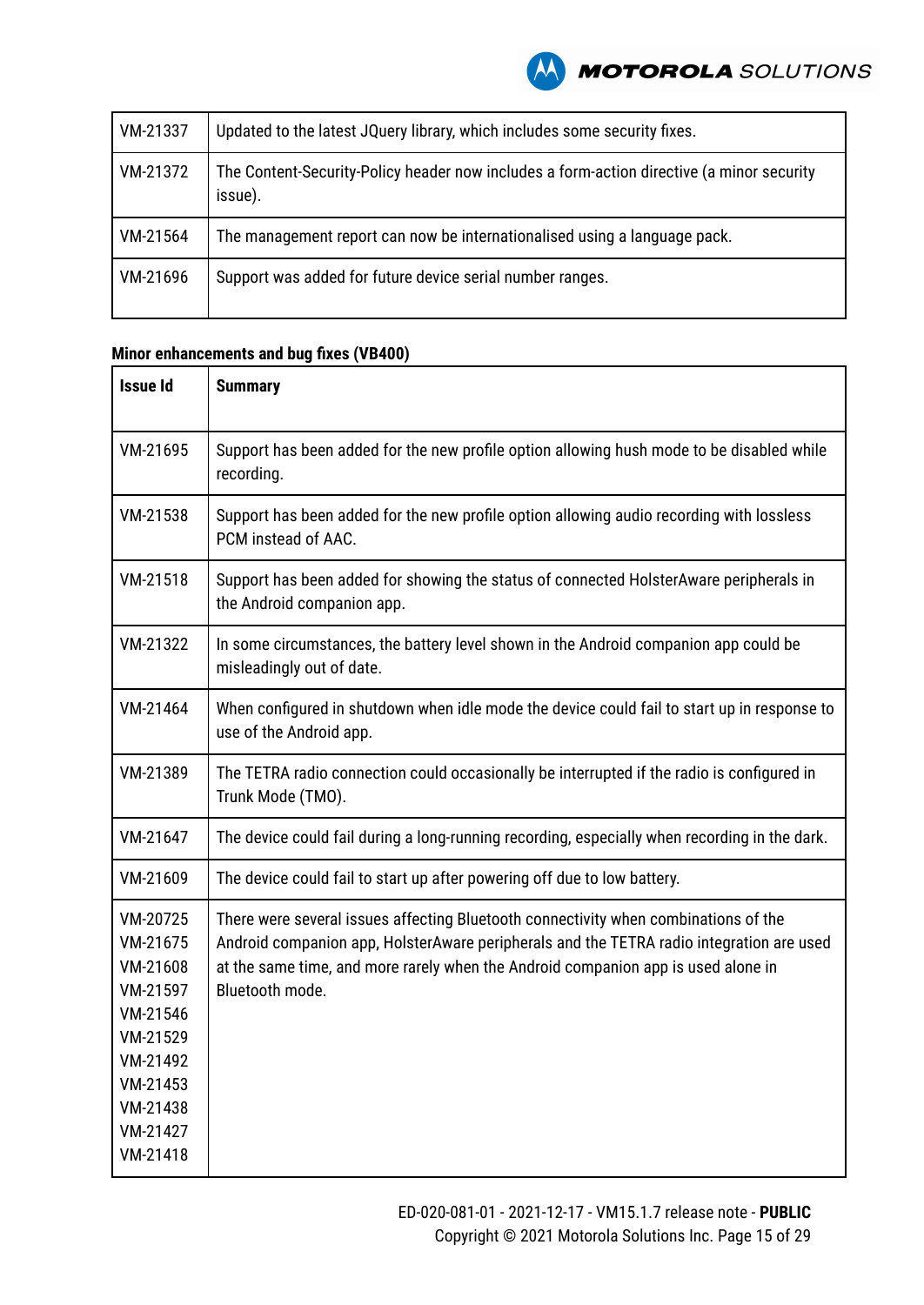

#### **Minor enhancements and bug fixes (DockController)**

| Issue Id             | <b>Summary</b>                                     |
|----------------------|----------------------------------------------------|
| VM-21769<br>VM-21782 | Support has been added for new types of RFID card. |

### **Minor enhancements and bug fixes (EdgeController)**

| Issue Id | <b>Summary</b>                                      |
|----------|-----------------------------------------------------|
| VM-21646 | Security update: use the latest version of openssl. |

### Software updated in 15.0.3

- Motorola Solutions VideoManager for Windows
- Motorola Solutions VideoManager for CentOS Linux
- VB400 firmware
- EdgeController firmware

### Changes since 15.0.2

### **New feature: Video file signatures**

When this feature is enabled, videos recorded on VB400 devices will be accompanied by a cryptographic signature generated by the VB400 which verifies the origin of the video. The signatures on videos include the X.509 certificate chain for the device which recorded them. The system will automatically issue X.509 certificates to VB400 devices which are used to prove the origin of the signature.

All certificates are signed by a "root certificate" which is managed by Motorola Solutions VideoManager. This "root certificate" can be imported into the system or manually created. The "trust root" certificates for the system can be exported and imported, allowing the system to verify signatures from devices with certificates issued by another system, if this is desired.

The system verifies that the signatures and the certificates that they contain are trusted when files are downloaded, and audits the result of these checks (and displays this information in the video details page). A ZIP file can be downloaded for a video, containing the signature, the certificates for the signature and a short report containing verification information for the video.

### **New feature: Video fields permission control**

You can now control which fields of a video/media item are visible in the video details page (and the large view) using permissions. All the fields of the video details now have corresponding entries in the "user-defined media fields" page and by editing the permission groups for the built-in fields, you can control which users can see these fields.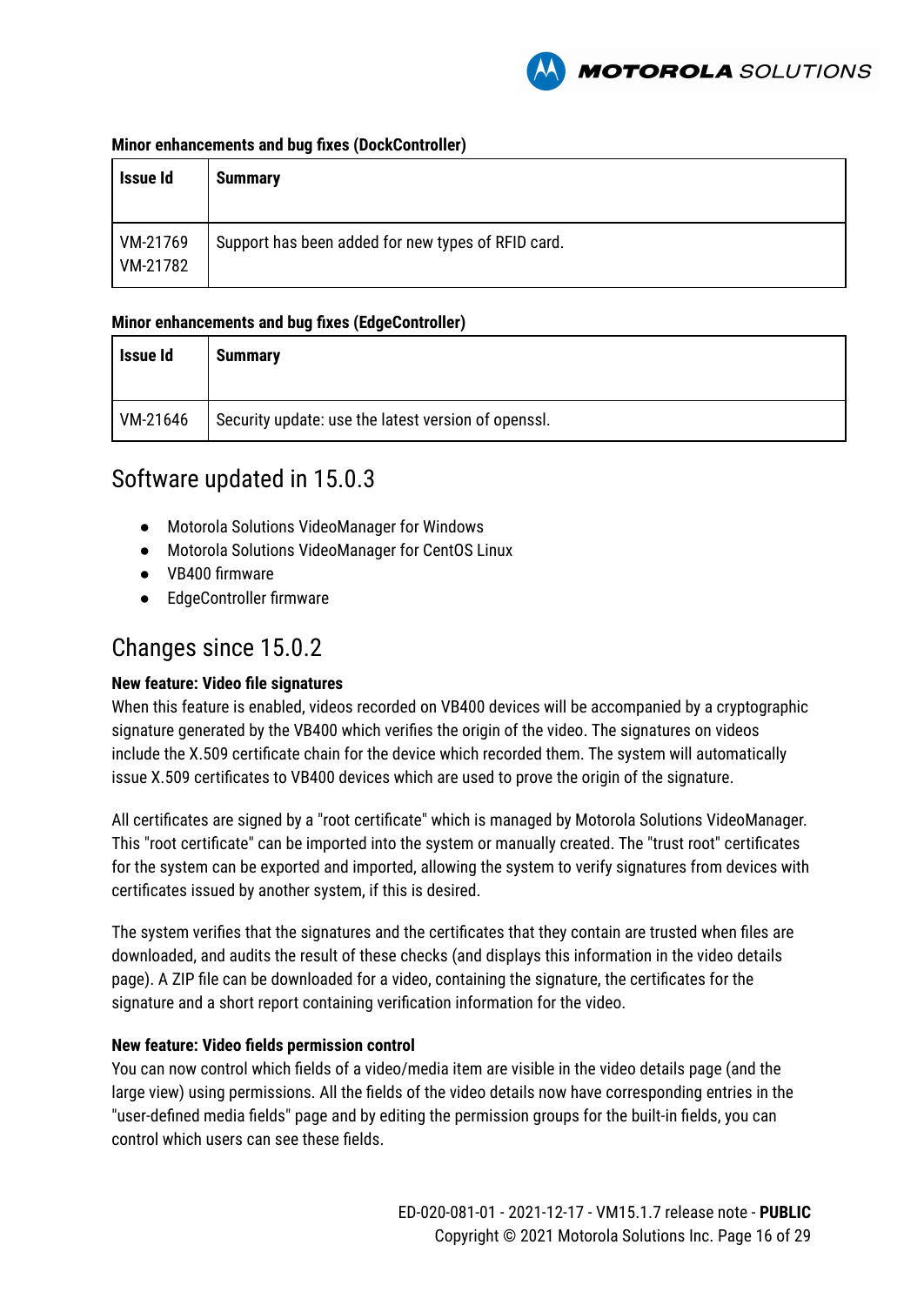

### **New role permissions**

| <b>Permission</b>                              | <b>Section</b>                   | <b>Notes</b>    | On upgrade, granted<br>to                         |
|------------------------------------------------|----------------------------------|-----------------|---------------------------------------------------|
| View videos in<br>large/gallery/list view mode | Video permissions/Video          | (3 permissions) | Roles with permission<br>to list or search videos |
| View/Edit Device Certificate<br>Authorities    | Advanced<br>Permissions/Settings | (2 permissions) | System administrator                              |

### **Minor enhancements and bug fixes (Motorola Solutions VideoManager)**

| <b>Issue Id</b> | <b>Summary</b>                                                                                                            |
|-----------------|---------------------------------------------------------------------------------------------------------------------------|
| VM-21588        | Very occasionally the server could become unresponsive while live streaming from devices.                                 |
| VM-21602        | Default email templates for streaming notifications did not include a link to the live stream.                            |
| VM-21632        | Notification emails were not sent at all on some systems.                                                                 |
| VM-21570        | The user import setting page freezes the browser after importing a very large number of<br>users.                         |
| VM-21248        | The ability to use the three different video list view options (large, gallery and list) is now<br>permission controlled. |
| VM-21579        | Notification emails for a "first time login" contained the wrong username.                                                |
| VM-21550        | User import tool would only import the first 20 members of each group when importing from<br>Azure AD. [also in 14.6.10]  |
| VM-21469        | Device profiles now allow configuration of HolsterAware pool issue mode. [also in 14.6.9]                                 |
| VM-21470        | Device profiles now allow configuration of a "suppress recording after undocking" time. [also<br>in $14.6.9$ ]            |

### **Minor enhancements and bug fixes (VB400)**

| <b>Issue Id</b> | <b>Summary</b>                                                                                                           |
|-----------------|--------------------------------------------------------------------------------------------------------------------------|
| VM-21601        | It was possible for the device to fail to complete a firmware upgrade if the battery life<br>extender option is enabled. |

# Software updated in 15.0.2

● VB400 firmware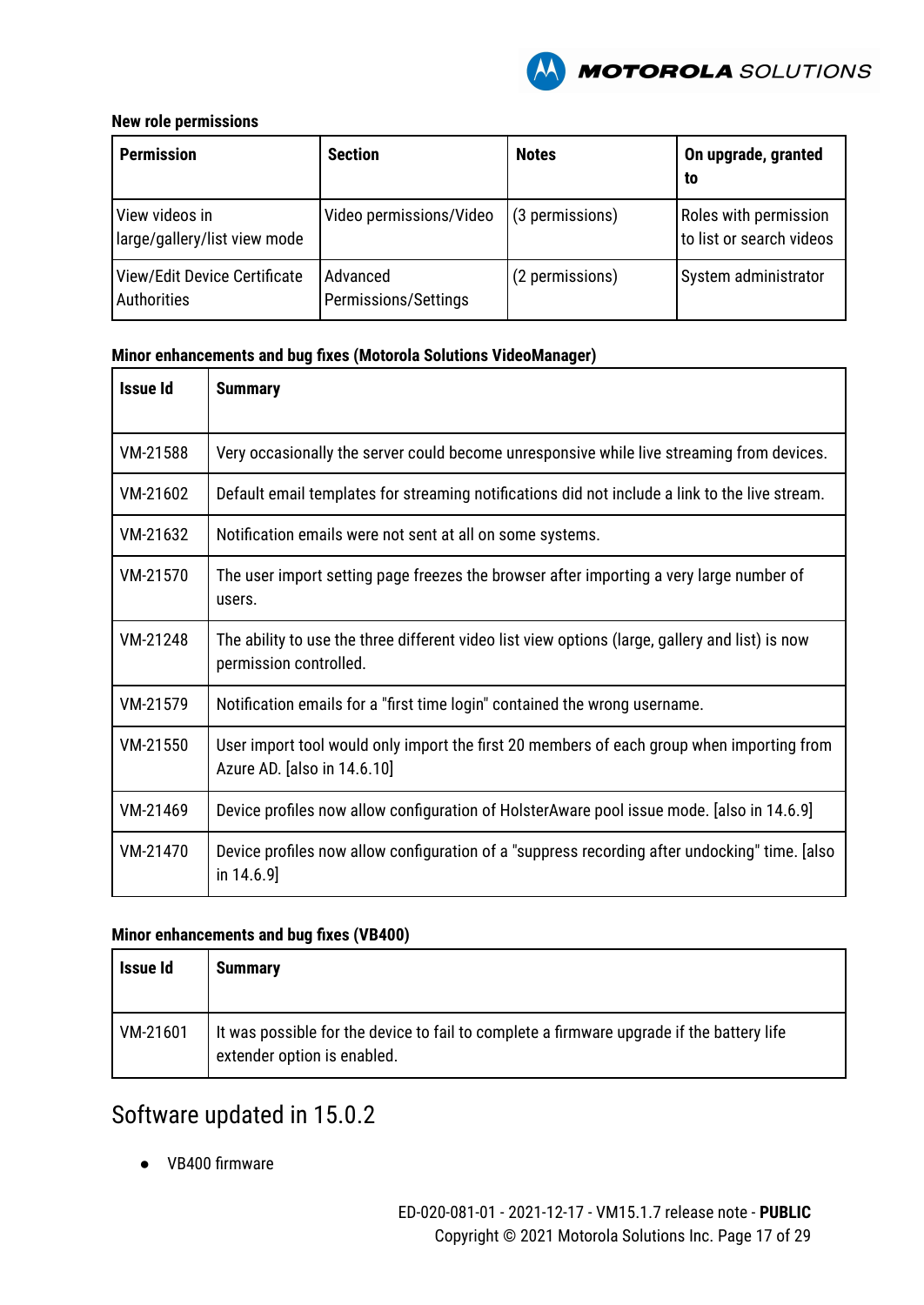

### Changes since 15.0.1

**Minor enhancements and bug fixes (VB400)**

| Issue Id | <b>Summary</b>                                                  |
|----------|-----------------------------------------------------------------|
| VM-21325 | Support has been added for the latest revision of the hardware. |

### Software updated in 15.0.1

- Motorola Solutions VideoManager for Windows
- Motorola Solutions VideoManager for CentOS Linux
- VB400 firmware
- EdgeController firmware
- DockController firmware
- User Import Tool

### Changes since 14.6.7

### **New feature: Group by recording**

An alternate way of displaying incident clips is now available where all the clips relating to a single recording are grouped together. This way of displaying incidents may be especially suitable for customers who chose to maintain multiple copies of the same recording within a single incident with different time ranges or redactions. The UI makes it easy to create a new copy of the clip with different redaction or time range. The entire system must be configured to display incidents in the new or the old way.

### **New feature: Improved notification system**

The notifications panel on the dashboard now shows notifications for the following events:

- A new video has been downloaded for the logged in user
- A video or incident has been shared with the logged in user
- The logged in user has been made the owner of a video or incident
- An export created by the user completes
- An import created by the user completes

These users can view the list of affected videos/incidents/exports/imports with a single clip. The notification count can be reset by clicking on a button next to the notification. A count of outstanding notifications is shown in the navigation bar at the top of the screen, so it's always visible.

This feature makes it possible to implement workflows which require users to respond to the sharing or changes of ownership of videos or incidents.

### **New feature: Simple user import/export**

The list of users can now be exported to a CSV file, edited and reimported. This provides a simple way to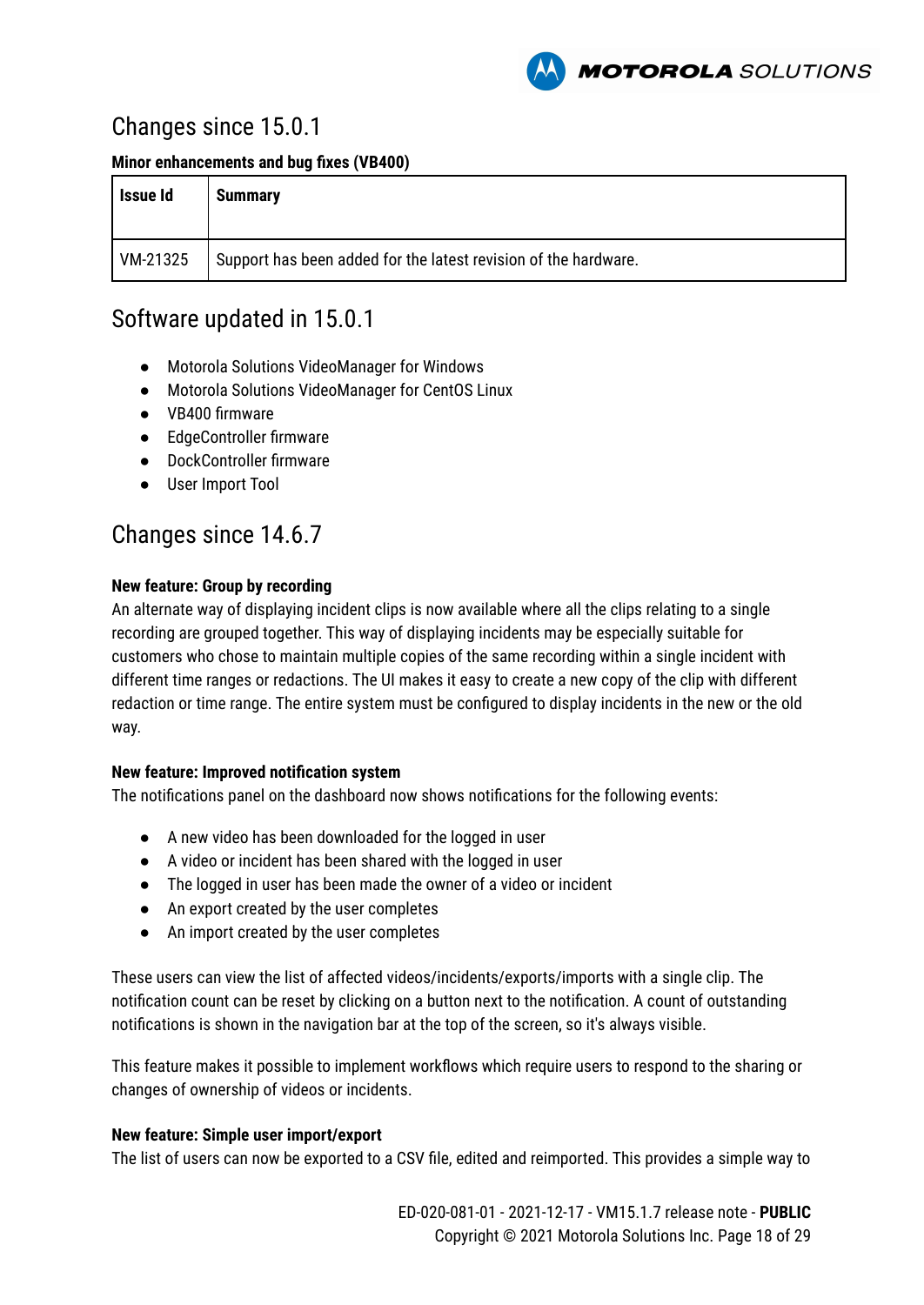

manage the list of users for customers who don't want to go through the complexity of setting up an automated user import.

#### **New feature: Import grid workers**

Customers using a grid of servers can now set up one or more servers to process imports. To make this work, the temporary folder where files to be imported are stored must be set to a network file share, accessible by both the main server and the import worker servers.

#### **New feature: Login verification by email**

Email can now be used as a form of two-factor authentication for additional security. The system can be configured so that when a user logs in, an email is sent to them, and they must click on a link in the email to complete the login process. This can be configured to be a mandatory requirement for all users, or this can apply only to users with a certain role. If email becomes unexpectedly unavailable, administrators can use the command line tools to get the URL link that they need to complete login or can disable the feature via the command line.

#### **New feature: Hardware export acceleration**

Customers using a grid configuration can now speed up their exports by using an export worker machine which has a suitable NVidia graphics card. With a suitably equipped server, the time taken to create an export can be halved. This option must be explicitly enabled on an export worker.

#### **New feature: Incident clip captions**

It is now possible to import a WebVTT subtitle file into an incident clip (in the redaction editor dialog) which will create captions on the video which are burned into the video when you export. These captions can also be exported so that they can be edited with a WebVTT editing tool and reimported.

#### **New feature: Web configuration of redundant servers**

It has been possible to configure a backup server for Motorola Solutions VideoManager for some time. In this release, it is now possible to configure and manage this without having to manually edit settings files. The Web UI can be used to convert a grid worker into a standby master machine and to set the config folder sharing which is necessary to make standby servers work properly. The UI also shows whether the backup server. Workers can now be configured to connect to a specific master machine or to connect to whichever master machine is actually active and the UI shows which workers are on or offline even if they are not currently active. Workers no longer need to be manually reconfigured if you add an additional standby server.

#### **New feature: Configurable export title page**

It is now possible to customize the contents of the export title page for each export profile using a template which can be used to hide fields or include field information from the incident.

#### **New feature: Configurable incident clip field visibility**

You can now assign incident clip fields (operator, device, duration, notes) to field permission groups and thus restrict which users can see these fields. These fields are visible to all users with permissions to view an incident by default on upgrade. You can now also control which field groups are visible when viewing anonymous incident links... by default all the fields are hidden when viewing an anonymous link.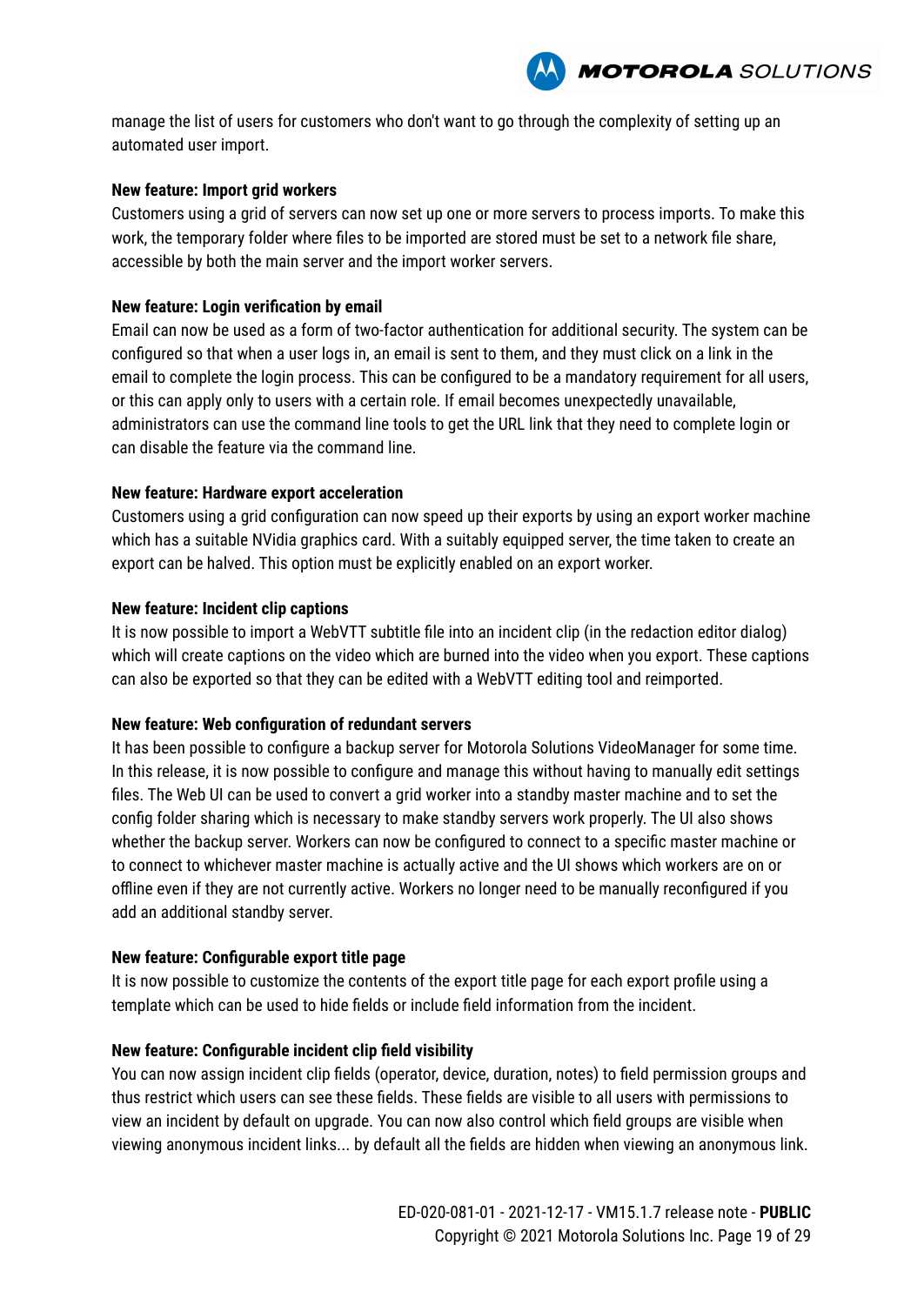

#### **New feature: Safety mode (VM-20695)**

The new "safety mode" feature allows a VB400 to be powered down such that it cannot be powered up again except by using the exit safety mode gesture, or by docking the device. This is in contrast to a normal shutdown which allows power up on any event, including activating the recording start gesture.

### **New feature: Battery level in video metadata overlay (VM-21052, VM-21054)**

The state of charge of the battery of a VB400 can now be configured to be shown (as a percentage) in the video metadata overlay.

#### **New role permissions**

| <b>Permission</b>                                    | <b>Section</b>                             | On upgrade, granted to |
|------------------------------------------------------|--------------------------------------------|------------------------|
| Can duplicate incident video clip                    | Incident permissions/Incident<br>clips     | System administrator   |
| Can add new clip for recording in<br>incident editor | Incident permissions/Incident<br>clips     | System administrator   |
| <b>Export users</b>                                  | User permissions/User                      | System administrator   |
| Import users                                         | User permissions/User                      | System administrator   |
| Initiate immediate database backup                   | <b>Advanced Permissions/Settings</b>       | System administrator   |
| View/edit incidents (UI settings)                    | <b>Advanced Permissions/Settings</b>       | System administrator   |
| View system page in Companion App                    | <b>Device Permissions/Companion</b><br>App | System administrator   |

| Issue Id | <b>Summary</b>                                                                                                                                                                                 |
|----------|------------------------------------------------------------------------------------------------------------------------------------------------------------------------------------------------|
| VM-20751 | In the deletion policy, you can now configure that all audit log entries are deleted<br>automatically after a fixed period of time.                                                            |
| VM-21061 | Motorola Solutions VideoManager now uses the Windows Trusted Root Certification<br>Authorities list to validate server SSL certificates for outgoing HTTPS connections (e.g. to<br>Box or S3). |
| VM-21022 | In VB400 device profiles, you can now adjust how long a button must be held to activate the<br>"hold" gesture for the button.                                                                  |
| VM-20998 | In VB400 device profiles, you can now configure the record lamp to be "solid green dimmed"<br>while pre-recording.                                                                             |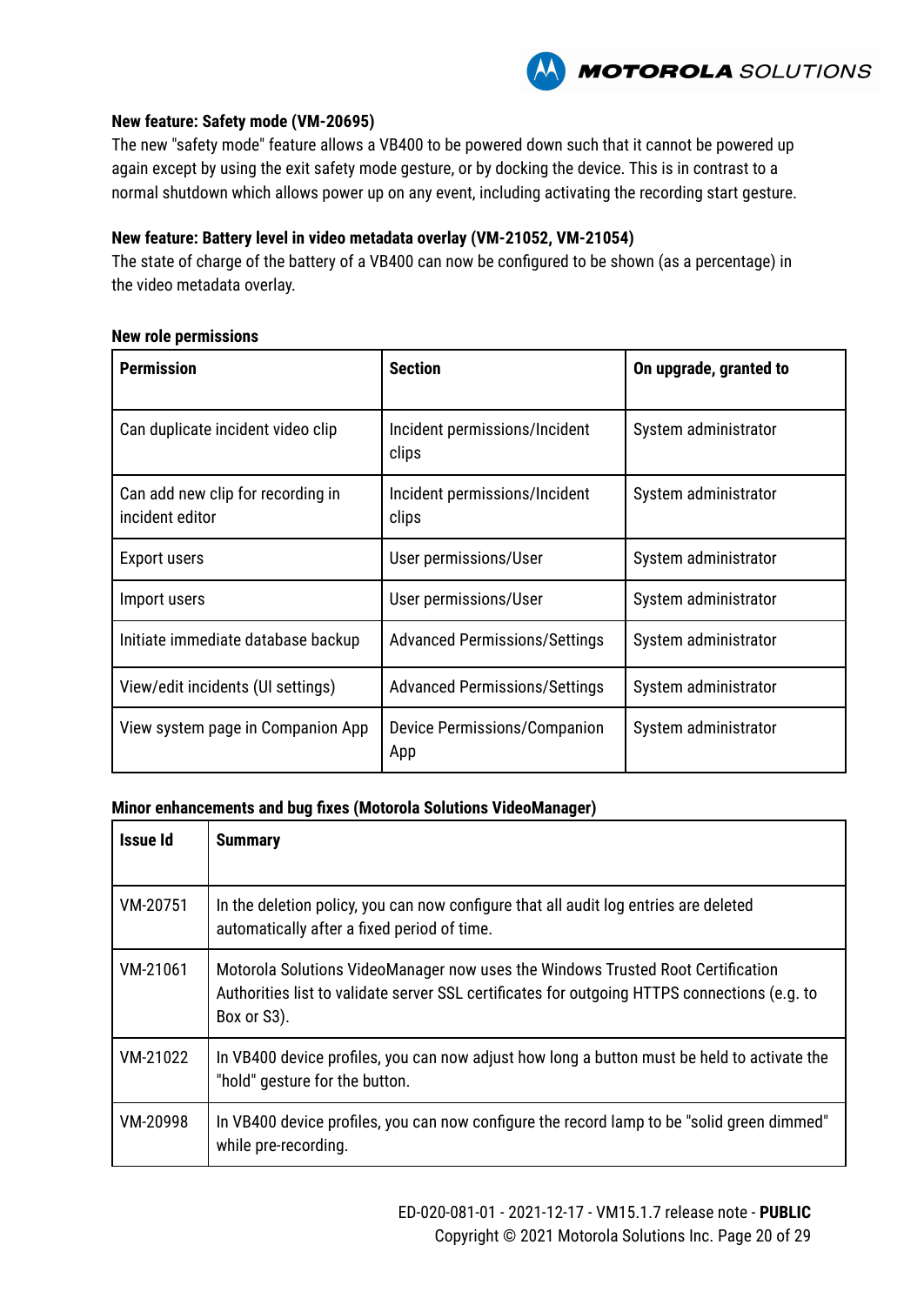| VM-20979 | You can now create audio redactions which "beep" out the audio rather than silencing it.                                                                                                                               |
|----------|------------------------------------------------------------------------------------------------------------------------------------------------------------------------------------------------------------------------|
| VM-20950 | You can now play videos faster or slower than normal speed.                                                                                                                                                            |
| VM-18381 | The video report now includes the SHA-256 hash of each video.                                                                                                                                                          |
| VM-20966 | Users can now have multiple comma-separated touch assign IDs.                                                                                                                                                          |
| VM-18396 | You can now bulk edit the sharing, owner and restriction fields for videos/media.                                                                                                                                      |
| VM-18395 | You can now bulk edit custom properties for videos/media (if licensed).                                                                                                                                                |
| VM-21288 | Devices which are not charging because their battery is not working are no longer available<br>for touch assign and are shown with a different battery icon.                                                           |
| VM-20592 | The import list can now be filtered.                                                                                                                                                                                   |
| VM-20593 | There is a new "my imports" tab showing imports belonging to the logged in user.                                                                                                                                       |
| VM-20591 | You can now access the files imported by an import job by clicking "show results" on the<br>import screen, or by clicking "search results" on the import details page or you can search<br>videos by import signature. |
| VM-21185 | The management report is now a CSV file rather than an HTML page, and it now includes<br>information about recordings. Two redundant columns from the old report have been<br>removed.                                 |
| VM-21040 | It is no longer mandatory for a device profile to have gestures for starting and stopping<br>recording.                                                                                                                |
| VM-21324 | The user export report sometimes reported the same role multiple times for a user and<br>sometimes omitted the user's Bluetooth address.                                                                               |
| VM-20721 | The device profile editor now supports configuring gestures for "safety mode".                                                                                                                                         |
| VM-21002 | Bulk video selection count disappeared when the user scrolled down the page to load more<br>videos.                                                                                                                    |
| VM-21165 | Device field trip report did not correctly apply a configured report start time, if specified.                                                                                                                         |
| VM-20853 | Imports which fail during file upload did not appear in the list of failed imports.                                                                                                                                    |
| VM-20981 | The DockController screen will no longer allow you to downgrade a DockController if<br>automatic upgrade would immediately re-upgrade to the default firmware.                                                         |
| VM-20881 | The user "view bluetooth pairings" screen now shows which assigned device is currently<br>using the user's pairings.                                                                                                   |
| VM-21160 | The "videos scheduled to be deleted" panel on the dashboard is now only shown if there are                                                                                                                             |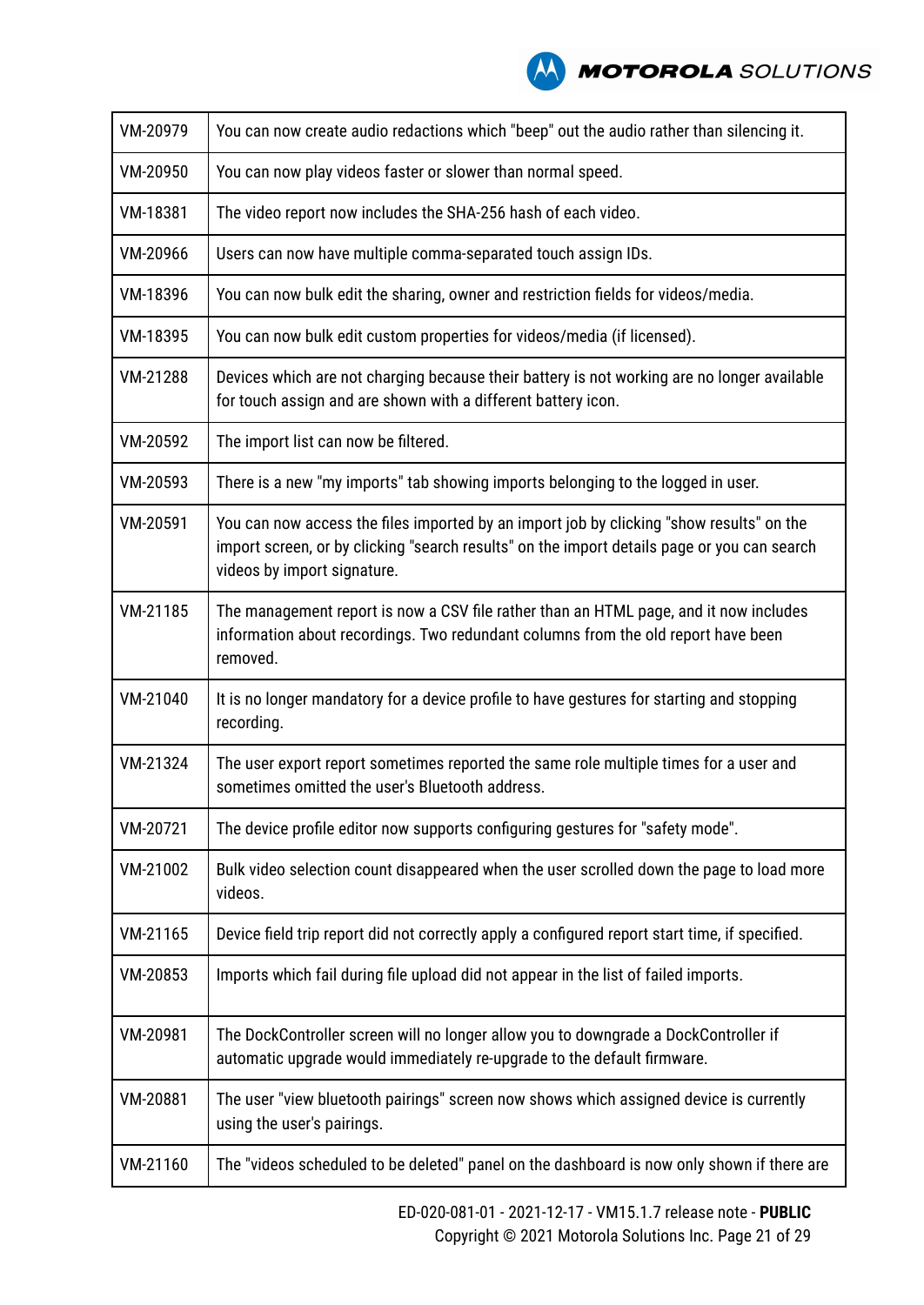|          | any videos scheduled to be deleted.                                                                                                                                             |
|----------|---------------------------------------------------------------------------------------------------------------------------------------------------------------------------------|
| VM-20982 | It is now possible to customize email templates for notifications.                                                                                                              |
| VM-21189 | The site list would incorrectly show sites which have been connected for more than 4 hours<br>when you filter for sites "last seen > 4 hours ago".                              |
| VM-20644 | Audio now plays correctly when playing videos recorded on Canon cameras.                                                                                                        |
| VM-20921 | If a server is currently operating as a standby server, the web UI on the server now indicates<br>the status of the standby server.                                             |
| VM-20552 | When an operator is unable to assign a camera using an RFID touch assign, the audit record<br>now includes additional diagnostic information.                                   |
| VM-20559 | The "show original" link on an incident video clip will now search for all the videos in the<br>recording if the video for the clip is part of a multi-file recording.          |
| VM-20678 | If your grid system has multiple export workers, the system now does a better job of evenly<br>distributing load across the workers when there are multiple exports running.    |
| VM-21076 | If an audit log read times out, the error message in the audit log page will now suggest to<br>the user that creating an audit report is the right strategy.                    |
| VM-21082 | Operator names were not correctly rendered on the export title page if they included Hebrew<br>characters.                                                                      |
| VM-20583 | Operator names containing unicode characters will now display correctly in VB400<br>watermarks and metadata overlays.                                                           |
| VM-20790 | The login page was not correctly displaying languages other than English.                                                                                                       |
| VM-20782 | It is now possible to rename the "System Administrator" role and change its description.                                                                                        |
| VM-20740 | Various elements of the UI which could not be translated into other languages are now<br>translatable.                                                                          |
| VM-20875 | If you delete a role, the warning displayed incorrectly counted the number of users<br>associated with the role.                                                                |
| VM-20882 | Banner warnings at the top of the web page were not always displayed when you refresh the<br>page.                                                                              |
| VM-20830 | Users who don't have permission to edit DockController settings were unable to view the<br>touch assign, bandwidth rule and device settings in the DockController details page. |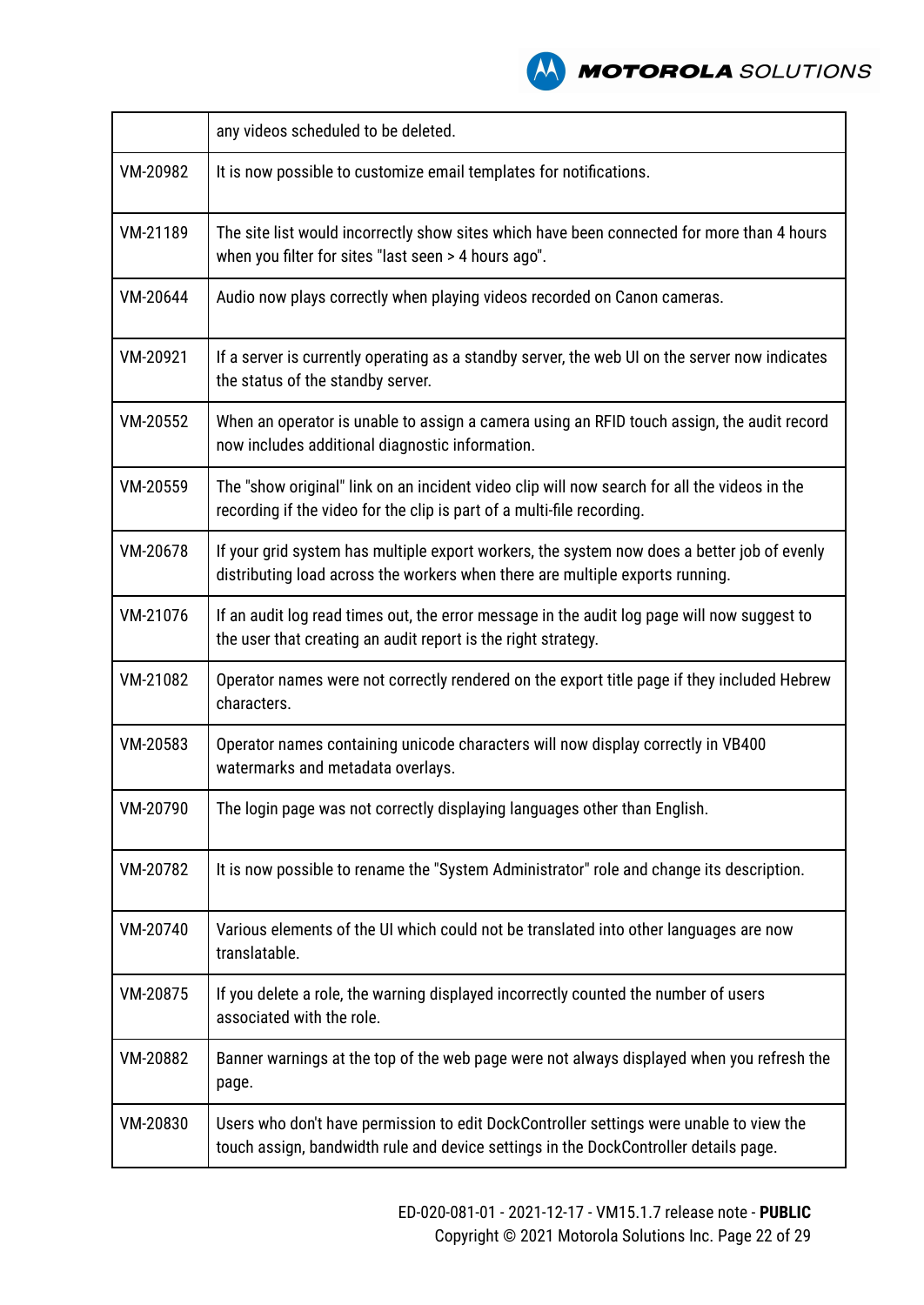

| VM-21287 | The battery symbol for an assignable device now has a tag symbol if the device is currently<br>available for touch assign, or a check mark if the device is sufficiently charged, but is not<br>enabled for touch assign.                      |
|----------|------------------------------------------------------------------------------------------------------------------------------------------------------------------------------------------------------------------------------------------------|
| VM-21186 | The live stats device status pie chart now distinguishes between assignable devices based<br>on whether they are touch assignable and whether they are charging. The device list can now<br>be filtered based on the charge status of devices. |
| VM-20594 | You can now force the system to perform an immediate database backup (if you are using<br>the bundled Postgres database).                                                                                                                      |
| VM-21035 | The installer no longer installs a bundled copy of TeamViewer.                                                                                                                                                                                 |
| VM-21364 | The performance of composite clip playback has been improved for clips containing 1080p<br>videos.                                                                                                                                             |
| VM-20972 | The "Advanced Settings File" page has been renamed to "Advanced Settings".                                                                                                                                                                     |
| VM-20925 | In database backup options, it was not possible to edit the number of hours that backups<br>are retained for.                                                                                                                                  |
| VM-20942 | It was not possible to do a bulk transform (rotate/flip) of videos.                                                                                                                                                                            |
| VM-20920 | All imports, export and download operations (e.g. of roles, export profiles, reports, etc.) are<br>now audited.                                                                                                                                |
| VM-20760 | All add/edit/deletion operations which change settings are now audited.                                                                                                                                                                        |
| VM-20922 | You can now enable full auditing for an API key which will cause all API interactions<br>performed with the API key to be audited.                                                                                                             |
| VM-20598 | The "database mutex" is now enabled by default on SQLServer installations, thus eliminating<br>a configuration step required when setting up a redundant pair of servers.                                                                      |
| VM-20817 | The "Report time" field in report metadata CSV files now says "Day starts at" to better reflect<br>its meaning.                                                                                                                                |
| VM-21251 | Editing the device for a downloaded video before that video had been deleted from the<br>camera could cause a download error.                                                                                                                  |
| VM-21047 | You can now configure the video metadata overlay to include the device name rather than<br>the device serial number.                                                                                                                           |
| VM-20637 | Multi-line text playback reason fields and incident deletion reason fields are now correctly<br>displayed.                                                                                                                                     |
| VM-20945 | Improved display of "scheduled deletion date" for videos which are ready for immediate<br>deletion.                                                                                                                                            |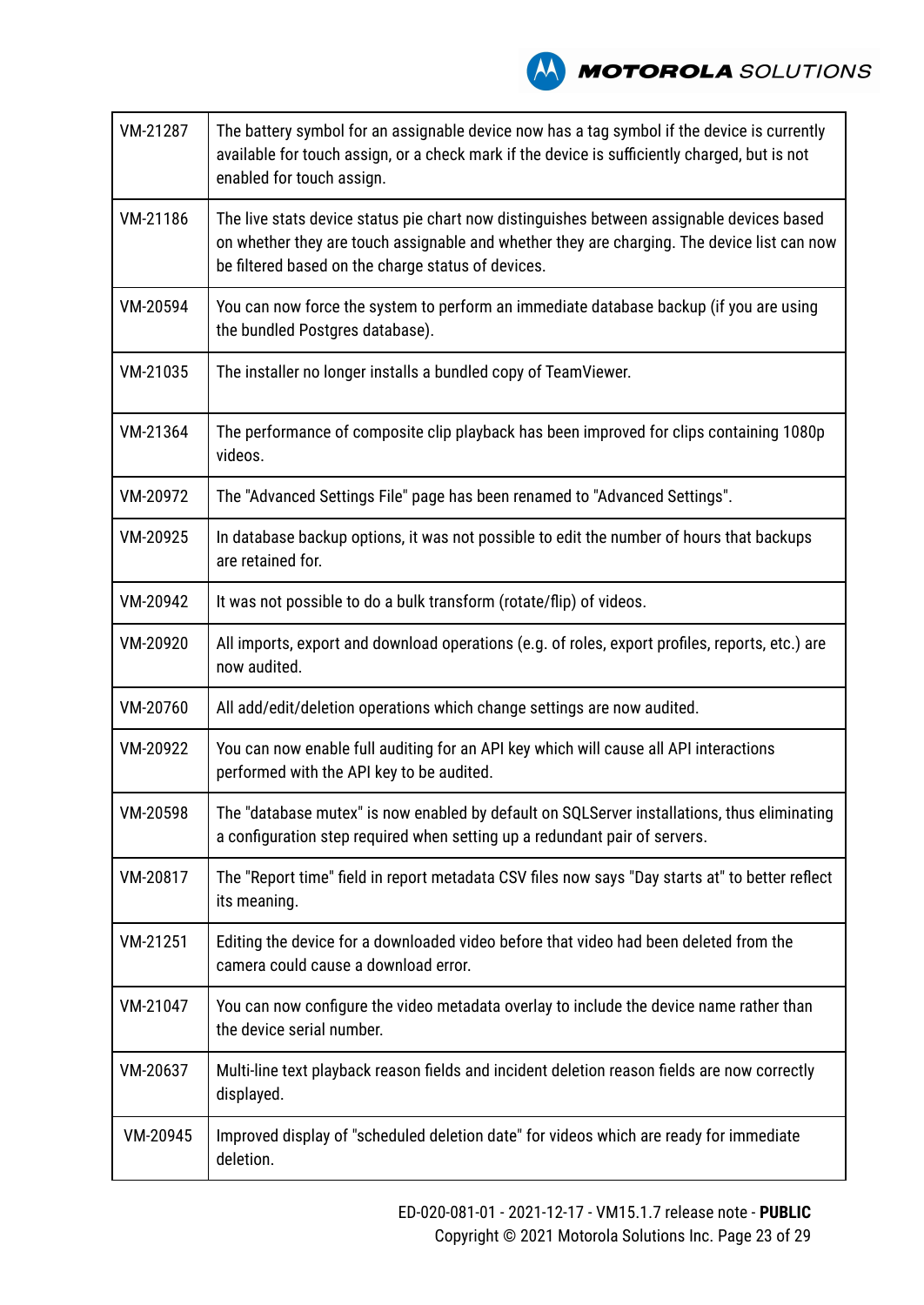

| VM-21292 | The "large icon" video list now displays progress information when videos are being<br>uploaded from sites/EdgeControllers.    |
|----------|--------------------------------------------------------------------------------------------------------------------------------|
| VM-21247 | TETRA radio integration is now a full feature and no longer needs to be enabled in the<br>"preview feature" admin page.        |
| VM-21180 | Admin pages now refer to the Android application used with the VB400 as the "VB<br>Companion" rather than the "Companion App". |
| VM-20564 | The video lists on the dashboard now always have a "show more" button.                                                         |
| VM-21391 | VB300 videos sometimes failed to play when using audio double consent and pre-record.                                          |

### **Minor enhancements and bug fixes (VB400)**

| <b>Issue Id</b> | <b>Summary</b>                                                                                                                                                          |
|-----------------|-------------------------------------------------------------------------------------------------------------------------------------------------------------------------|
| VM-20694        | The TETRA radio integration required a device profile override to work.                                                                                                 |
| VM-21019        | The TETRA radio integration now supports the MXP600 radio model.                                                                                                        |
| VM-20651        | The TETRA radio integration did not work when used in conjunction with HolsterAware<br>peripherals.                                                                     |
| VM-20672        | Peer assisted recording did not work then used in conjunction with the TETRA radio.                                                                                     |
| VM-20671        | WIFI features would not work if a device was connected to a TETRA radio.                                                                                                |
| VM-20656        | The audit log messages associated with TETRA radio connections have been improved.                                                                                      |
| VM-20655        | The device could fail after the connection to a TETRA radio was lost and regained.                                                                                      |
| VM-20670        | The device could fail while connected to a TETRA radio if a manual shutdown was<br>requested.                                                                           |
| VM-20664        | The device could fail to shutdown when idle (if configured to do so) after the TETRA radio<br>integration was enabled in a previous assignment.                         |
| VM-20995        | When the Android companion app is used at the same time as the TETRA radio integration,<br>incomplete pairing of the TETRA radio could prevent the app from connecting. |
| VM-20690        | The TETRA radio integration could remain enabled even after the device was assigned using<br>a profile with the feature disabled.                                       |
| VM-20862        | If a new recording was triggered shortly after triggering a manual shutdown while recording,<br>the device could erroneously shutdown again.                            |
| VM-20806        | The audible recording alarm could persist after a manual shutdown and restart.                                                                                          |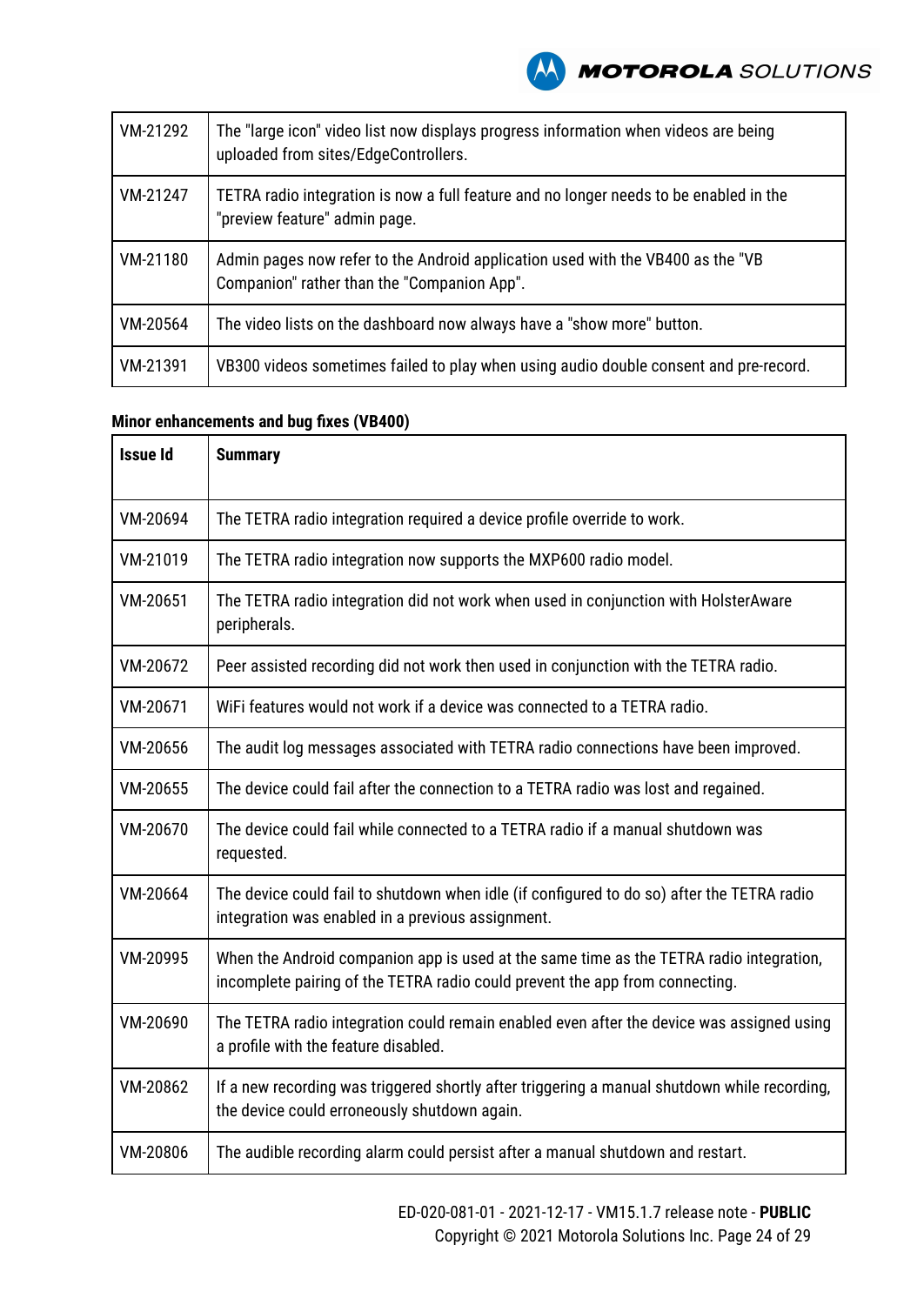

| VM-20996                         | The LEDs on the device did not always show the correct status after performing a manual<br>shutdown, then activating manual pre-recording - or when automatic pre-record is enabled,<br>waking the device with any button. |
|----------------------------------|----------------------------------------------------------------------------------------------------------------------------------------------------------------------------------------------------------------------------|
| VM-21158<br>VM-21126<br>VM-20236 | The device would not always show the idle blink LED notification when it is powered on and<br>ready to record.                                                                                                             |
| VM-21093                         | The device could fail to correctly recognise the type of battery installed when operated in a<br>very low temperature environment.                                                                                         |
| VM-21095                         | The device could fail to correctly recognise the type of battery installed for a period after a<br>firmware upgrade.                                                                                                       |
| VM-21079                         | The device would not correctly enter "shipping mode" (with an isolated battery) if undocked<br>immediately after requesting a factory reset.                                                                               |
| VM-21256                         | In rare circumstances with GPS enabled the device could fail when stopping a recording.                                                                                                                                    |

### **Minor enhancements and bug fixes (DockController)**

| Issue Id | <b>Summary</b>                                                 |
|----------|----------------------------------------------------------------|
| VM-14532 | The DockController logs could grow too large to be downloaded. |

### **Earlier changes**

See the V14.6.x release notes for earlier changes.

### **Known issues**

#### **Poor VT50 / VT100 live view performance with Chrome hardware acceleration**

In some environments, if you use the Google Chrome browser and you have hardware acceleration enabled in Chrome, the live view window may not show frames at the correct rate when streaming from VT50 / VT100 devices. If you suffer from this problem, you should disable "Use hardware acceleration when available" in Chrome Settings Advanced System options and streaming should then work correctly.

### **VB400 Bluetooth and Wifi are incompatible**

WiFi streaming and download over WiFi cannot be used on a VB400 when it is configured to connect to the VB Companion App over Bluetooth.

### **VB400 Live-view for Android companion app does not work with X-100 or X-200**

The Live-view for Android companion app feature does not currently work if the X-100 or X-200 external cameras are attached.

### **VB400 WiFi offload of footage can make X-100 or X-200 unreliable**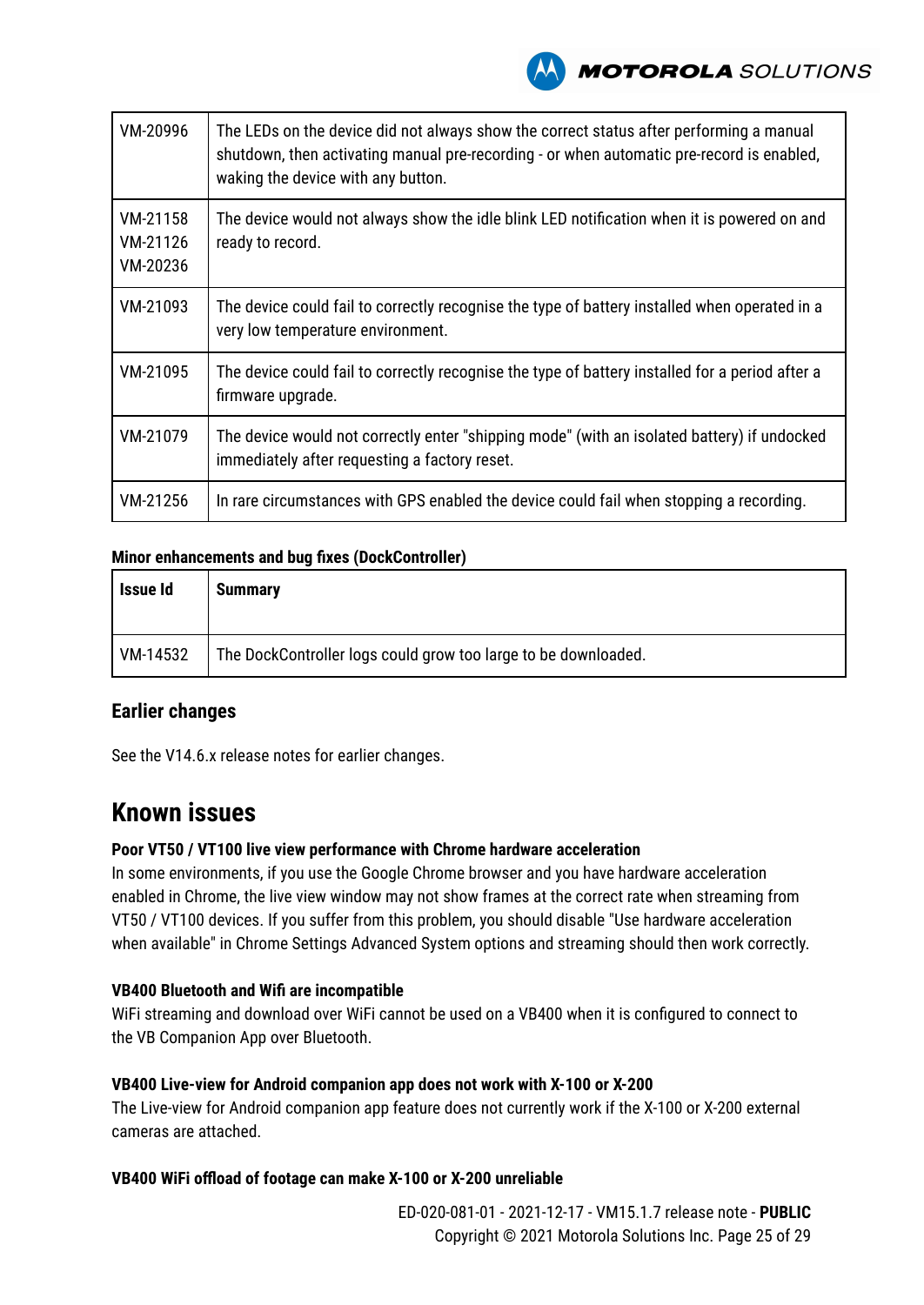

If you configure the device to offload footage over WiFi, then in-progress offloads can sometimes cause the operation of an X-100 or X-200 external camera to be unreliable. It is not currently recommended to enable WiFi offload if using an external camera.

### **DockController assignment groups with overriden device settings**

If you set up multiple DockControllers to share a single RFID reader, then you must ensure that all the DockControllers in the group share the same RFID assignment charge criteria (these can now be overriden for each DockController). If the charge criteria for the DockControllers in the group are not the same, then you may unexpectedly be unable to assign a device in some circumstances.

### **Large Numbers of Incident Clip Counts**

The system performs poorly when more than 200 incident clips are created in a single incident. You should not create incidents with more than this many clips. Some functions may not work properly if this limit is exceeded, e.g. export may fail.

# **Upgrade notes**

### **Internet Explorer support has ended**

Internet Explorer is no longer a supported browser.

### **Postgres database upgrade**

If you are using the bundled Postgres database server rather than Microsoft SQL Server, and you are upgrading a version earlier than 15.1.0, be aware that when this release is installed, the database must be upgraded to Postgres 13.3. Depending on the size of your database, this can be a time consuming process and it temporarily consumes a significant amount of disk space.

### **HTTP Basic Authentication Disabled**

Some security analysts now consider the ability to authenticate HTTP requests with "Basic" authentication to be a security vulnerability. For this reason, the Motorola Solutions VideoManager web APIs no longer allow clients to use HTTP Basic authentication. If you directly access the API and you use Basic authentication then you should either switch to using HTTP Digest authentication, or you can re-enable Basic authentication by adding the advanced settings file entry "api.key.basic.auth=true" if you do not consider this to be a security risk.

### **Microsoft SQL Server TLS requirements**

For installations which use Microsoft SQL Server as the Motorola Solutions VideoManager database, be aware that SQL Server must support TLS 1.2 encryption or the Motorola Solutions VideoManager service cannot connect to it. If you are using SQL Server 2012 and 2014 please ensure that you have the latest service packs installed to ensure TLS 1.2 compatibility.

### **Software assurance requirement for upgrade**

In order to upgrade to this version from an older version, you must have software assurance coverage up to 10 September 2021. If you are upgrading from a version older than 10.2, then you must upgrade to 10.2 and install software assurance before installing this version.

### **Data storage location change**

ED-020-081-01 - 2021-12-17 - VM15.1.7 release note - **PUBLIC** Copyright © 2021 Motorola Solutions Inc. Page 26 of 29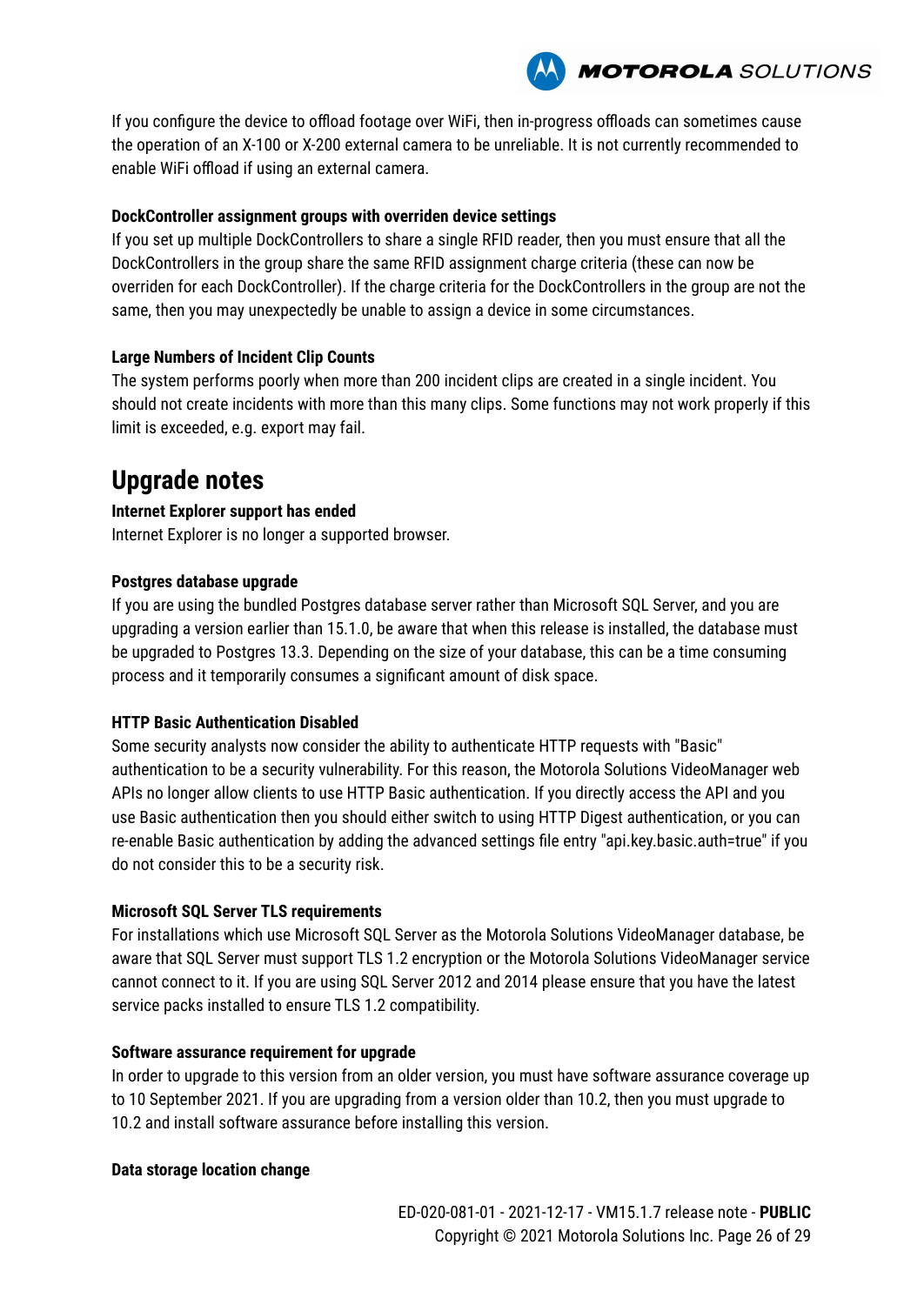

The default data storage location is now c:\ProgramData\Motorola Solutions\VideoManager for a new installation. If you upgrade from a version of Motorola Solutions VideoManager older than 14.5.0, you will already have data stored in c:\ProgramData\Edesix\VideoManager. In this case, the system continues to use the data in c:\ProgramData\Edesix\VideoManager (which might include your database, configuration and/or filespace data), but all log files are written to c:\ProgramData\Motorola Solutions\VideoManager\pss-service-logs.

#### **Central manager site upgrades**

When upgrading a central manager installation, replication of certain configuration settings from the central manager to sites (including EdgeControllers) will not occur until those sites are upgraded.

If you use any of the "Shared configuration settings" - on the Auto-fetch settings page - to replicate configuration information to sites, then the site will use out-of-date configuration information until upgraded to the minimum required version for that setting. Configuration changes made on the central system will have no effect until the site is upgraded.

The following table shows the minimum required version of Motorola Solutions VideoManager running at the site in order for each shared configuration setting to replicate correctly.

| Keys                              | 5.1.0                                         |  |  |
|-----------------------------------|-----------------------------------------------|--|--|
| <b>Roles &amp; Password Rules</b> | 6.4.0                                         |  |  |
| <b>Users</b>                      | $14.5.0**$                                    |  |  |
| <b>User Groups</b>                | 14.0.0                                        |  |  |
| <b>Device Profiles</b>            | 6.4.1                                         |  |  |
| Deletion policies                 | 6.4.0                                         |  |  |
| User-defined fields               | 14.1.0 if you enable playback reason auditing |  |  |
|                                   | 14.0.0 if you define any tag list fields      |  |  |
|                                   | 6.4.0 otherwise                               |  |  |
| Device states and locations       | 10.0.0                                        |  |  |

**Shared configuration setting Minimum compatible site version**

\*\* - users can be replicated to sites running 7.0.1 to 14.4.x, but an incompatibility warning will be shown and bluetooth pairing information will not be replicated.

# **Supported platforms**

Motorola Solutions VideoManager is supported on the following platforms: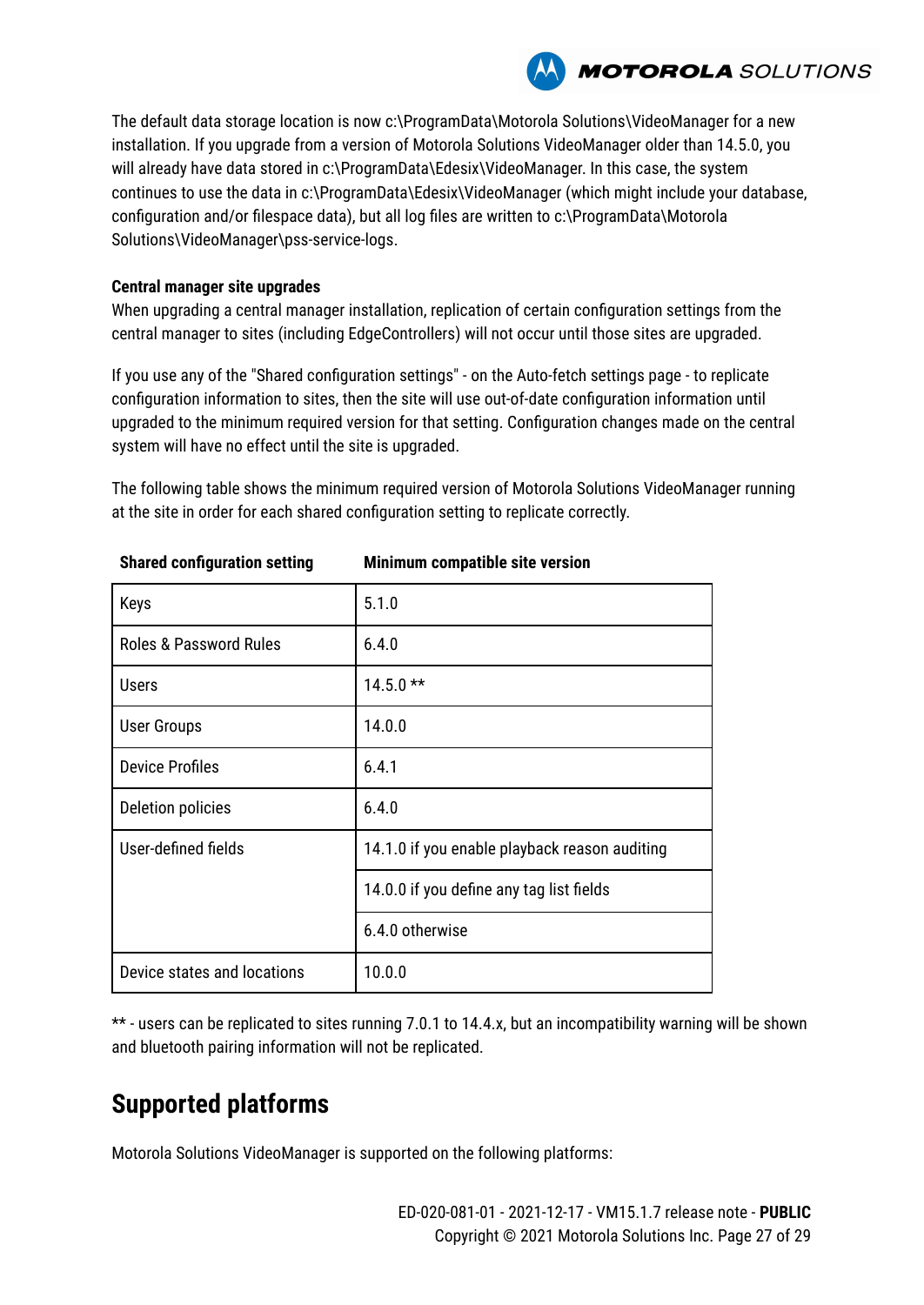- Windows 8.1 Pro & Enterprise 64-bit
- Windows 10 Pro & Enterprise 64-bit
- Windows Server 2012 Essentials, Standard & Datacenter \*
- Windows Server 2012 R2 Essentials, Standard & Datacenter \*
- Windows Server 2016 Essentials, Standard & Datacenter \* \*\*
- Windows Server 2019 Essentials, Standard & Datacenter \* \*\*
- Ubuntu 18.04, 20.04

\* Accessing the Motorola Solutions VideoManager web application from a web browser running on a Windows Server desktop is not supported. However, Windows Server can be used for running the Motorola Solutions VideoManager service.

**MOTOROLA** SOLUTIONS

\*\* USB attached devices are not supported on Windows Server 2016 and later.

# **Supported browsers**

The Motorola Solutions VideoManager web application is supported on the following browsers:

- Microsoft Edge 79+ (Windows 10)
- Chrome 48+ (Windows 7/8.1/10, MAC OS X v10.10)
- Firefox 68 ESR, 78 ESR (Windows 10, Ubuntu 18.04, 20.04)  $*$

The security settings of your browser may prevent some features of the Motorola Solutions VideoManager web application from working correctly. In particular, some browsers may silently prevent the download of files from the Motorola Solutions VideoManager web application. Adding Motorola Solutions VideoManager web application to the list of trusted websites will normally fix this.

Accessing the Motorola Solutions VideoManager web application from a web browser running on a Windows Server desktop is not supported.

\* When using Firefox on Windows, you may need to run Windows Media Player once to install codecs before video playback will work. Firefox video playback only works if the operating system provides an MP3 codec. When using Firefox on Ubuntu, you must install a package which provides H.264 and AAC codecs for Firefox, e.g. libavcodec-extra.

\*\* When using Internet Explorer, audio is not supported on Device live view page.

# **Supported device firmware**

We do not support assignment of devices running firmware older than version 6.0. These devices will still connect but only for the purposes of upgrading them.

# **Included device firmware**

This release of Motorola Solutions VideoManager includes the following firmware: